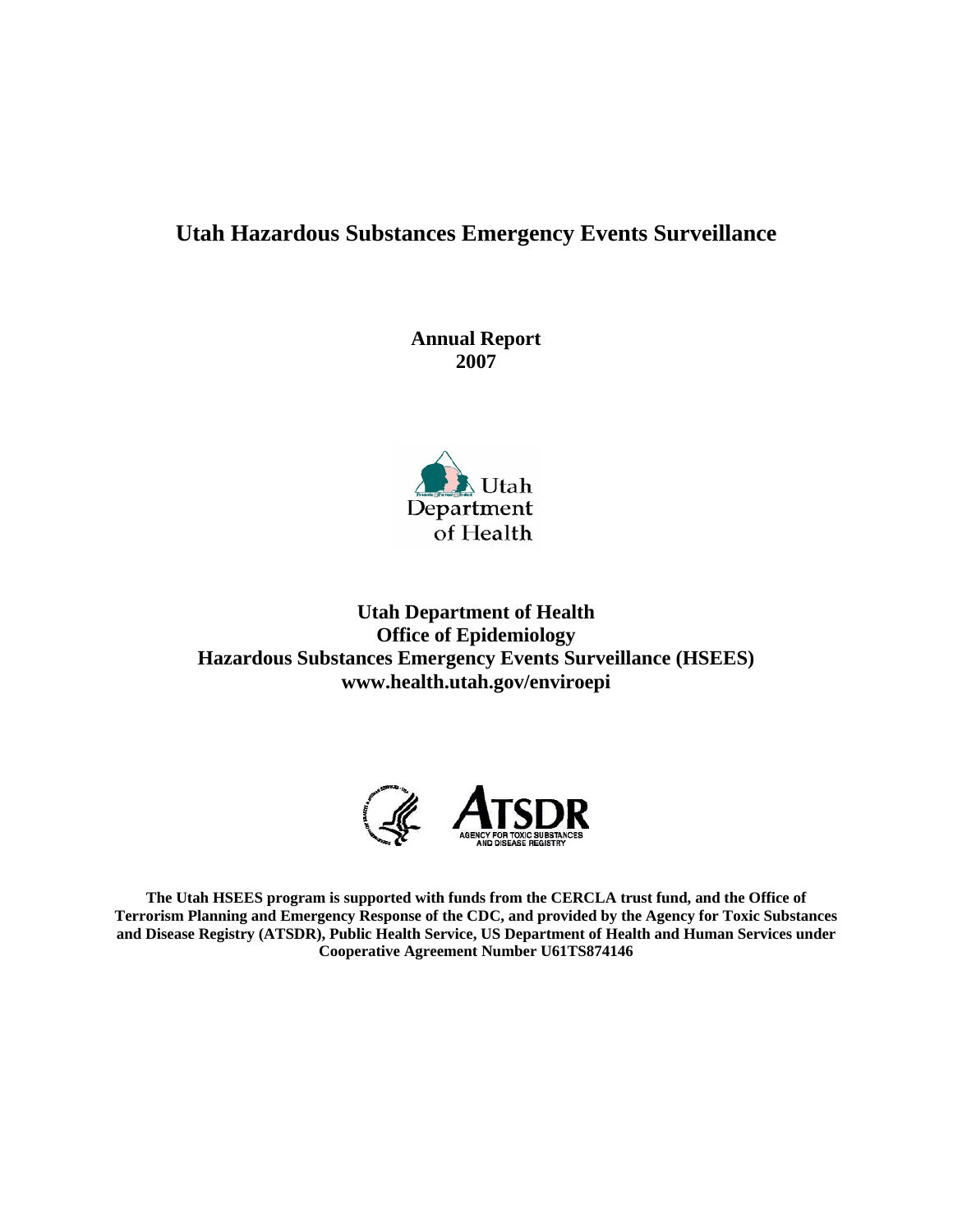## Contents

| Page |
|------|
|      |
|      |
|      |
|      |
|      |
|      |
|      |
|      |
|      |
|      |
|      |
|      |
|      |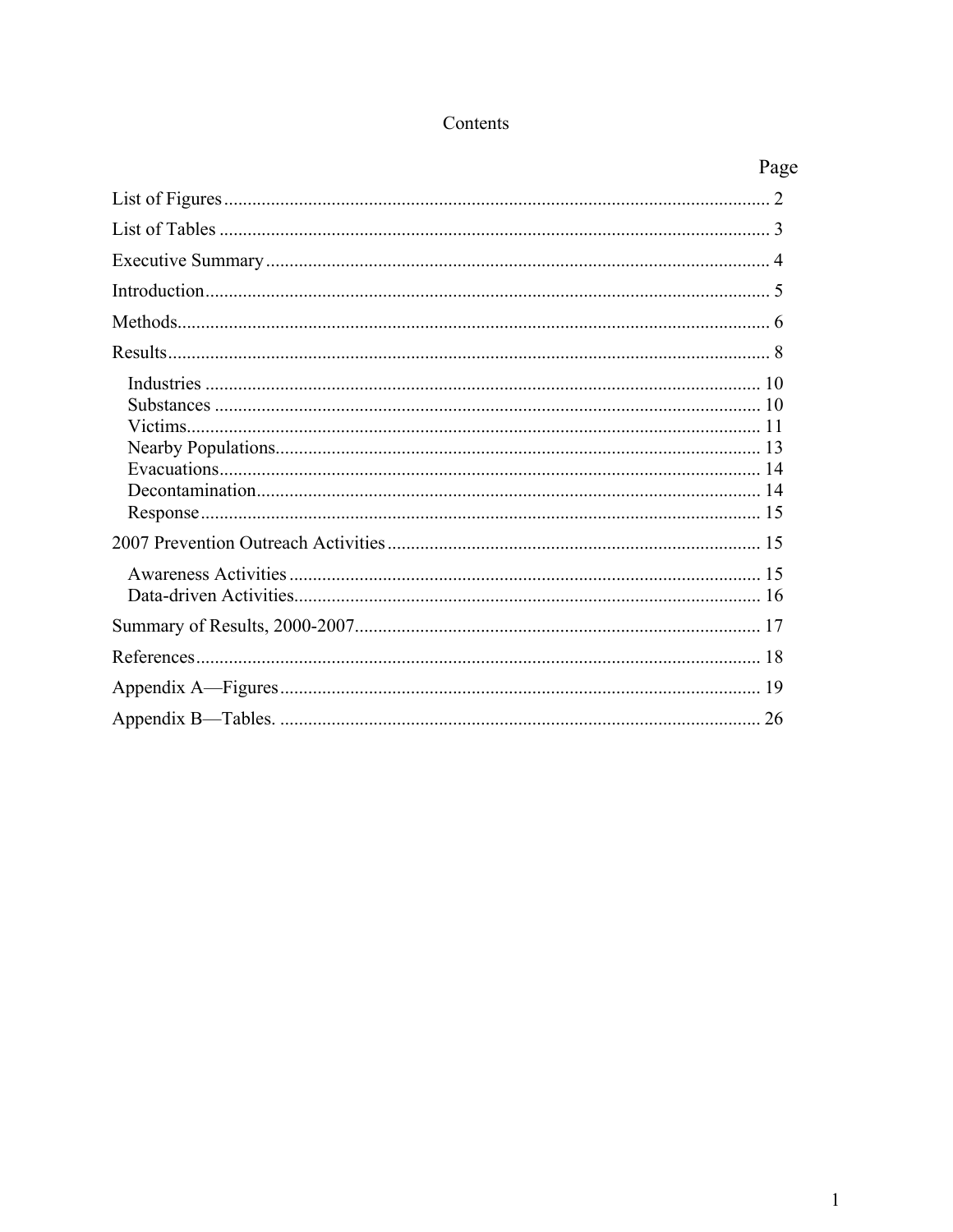# List of Figures

| Figure 1.  | Geographical location of releases, by county                                                                      |
|------------|-------------------------------------------------------------------------------------------------------------------|
| Figure 2.  | Areas of fixed-facilities involved in events for mining, utilities or manufacturing<br>(NAICS 21, 22, 31, 32, 33) |
| Figure 3.  | Distribution of transportation-related events, by type of transport                                               |
| Figure 4a. | Primary factors reported as contributing to events                                                                |
| Figure 4b. | Secondary factors reported as contributing to events                                                              |
| Figure 5.  | Distribution of victims by population group                                                                       |
| Figure 6.  | Injury disposition                                                                                                |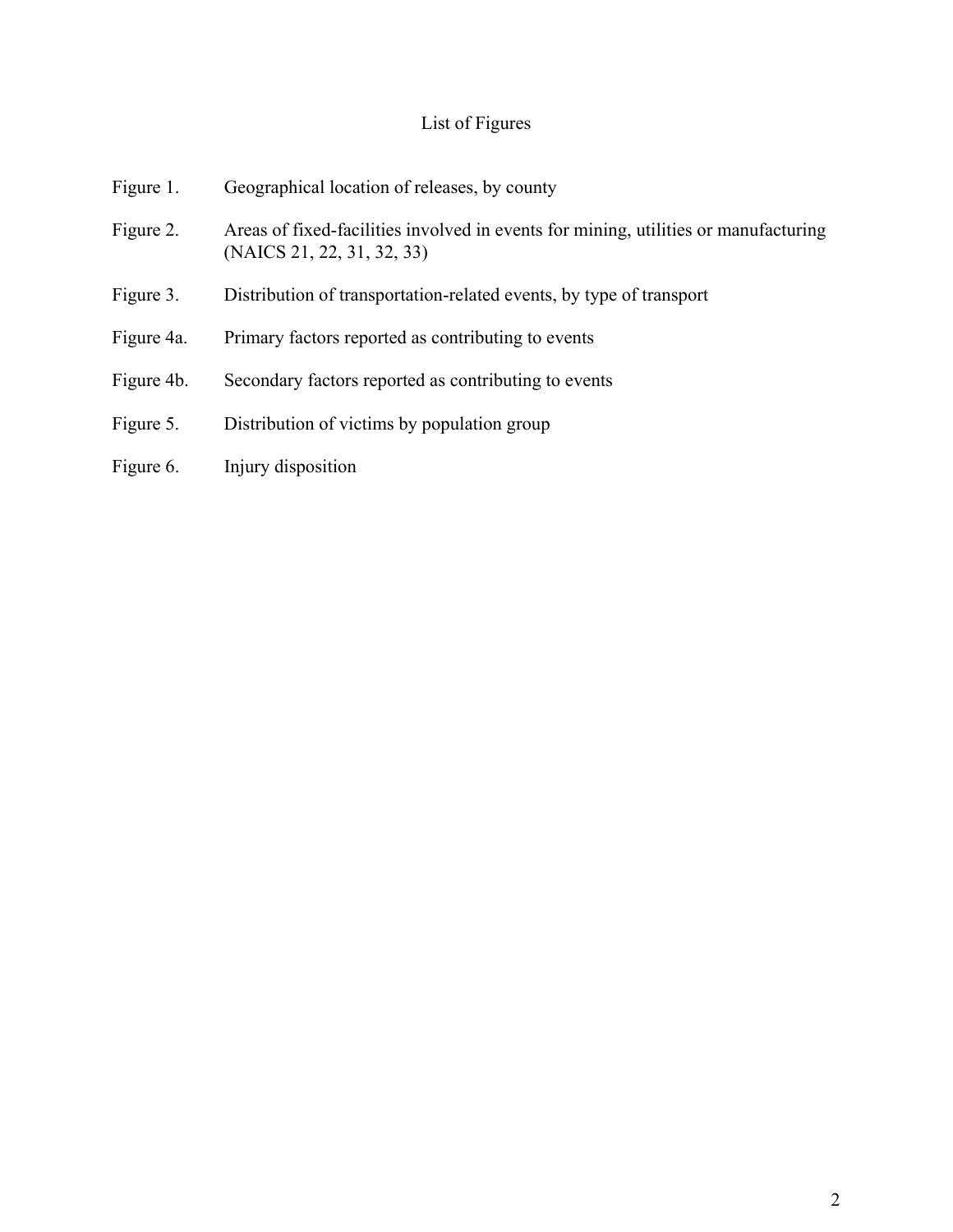## List of Tables

| Table 1.  | The 10 substances most frequently involved in events                              |
|-----------|-----------------------------------------------------------------------------------|
| Table 2.  | Number of events meeting the surveillance definition, by county and type of event |
| Table 3.  | Number of substances involved per event, by type of event                         |
| Table 4.  | Industries involved in hazardous substance events, by category                    |
| Table 5.  | Number of substances involved, by substance category and type of event            |
| Table 6.  | Number of victims per event, by type of event                                     |
| Table 7.  | Frequency of substance categories in all events and events with victims           |
| Table 8.  | Frequencies of injuries/symptoms, by type of event                                |
| Table 9.  | Distribution of personnel who responded to events                                 |
| Table 10. | Cumulative data, by year                                                          |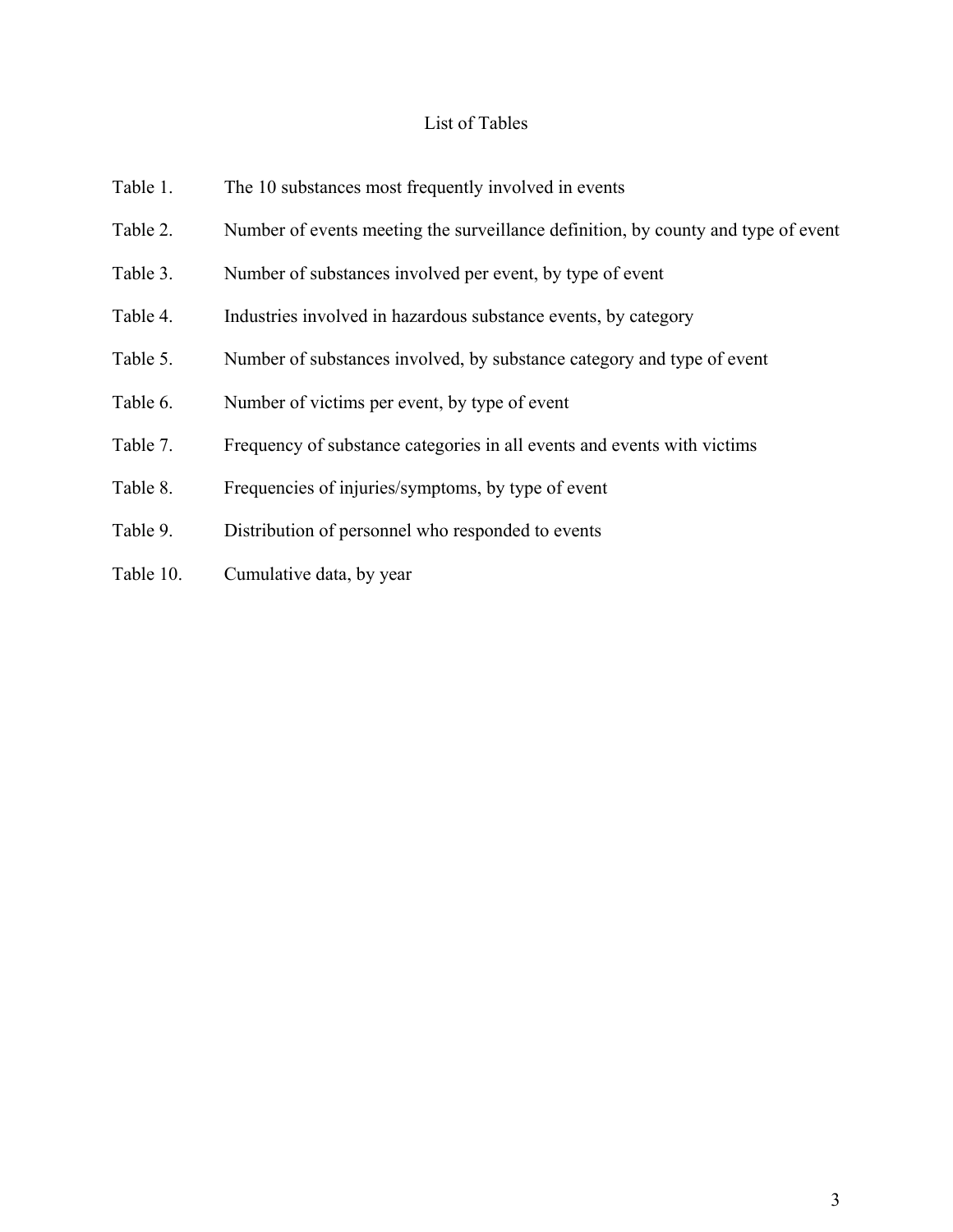#### Executive Summary

The Hazardous Substances Emergency Events Surveillance (HSEES) system, maintained by the Agency for Toxic Substances and Disease Registry (ATSDR), actively collects information to describe the public health consequences of acute releases of hazardous substances in participating states. This report summarizes the characteristics of events reported in Utah during 2007. Information about acute events involving hazardous substances was collected, including the substance(s) released, number of victims, number and types of injuries, and number of evacuations. The data were computerized using an ATSDR-provided Web-based data entry system.

 A total of 392 events were reported in 2007. Only one substance was released per event in 194 (49.5 %) events. The remaining events had two of more substances released per event. The most commonly reported categories of substances were other inorganic substances and volatile organic compounds. During this reporting period, 20 events (5.1% of all reported events) resulted in a total of 63 victims, one of whom died. The most frequently reported injuries were respiratory irritation, eye irritation, and gastrointestinal system problems. Evacuations were ordered for 15 (3.8%) events.

 The findings regarding the percentage of events with victims increased during 2007. Respiratory irritation and gastrointestinal system problems continued to be among the most frequently occurring types of injuries.

Prevention outreach efforts for 2007 focused on outreach for Local Emergency Planning Committees (LEPCs), fire chiefs, and dairies in Utah. These outreach activities shared indicator data, risk factors, and prevention strategies for hazardous substances emergency events. Additionally, the efforts involved requests for agencies to report potential events to the Utah HSEES program.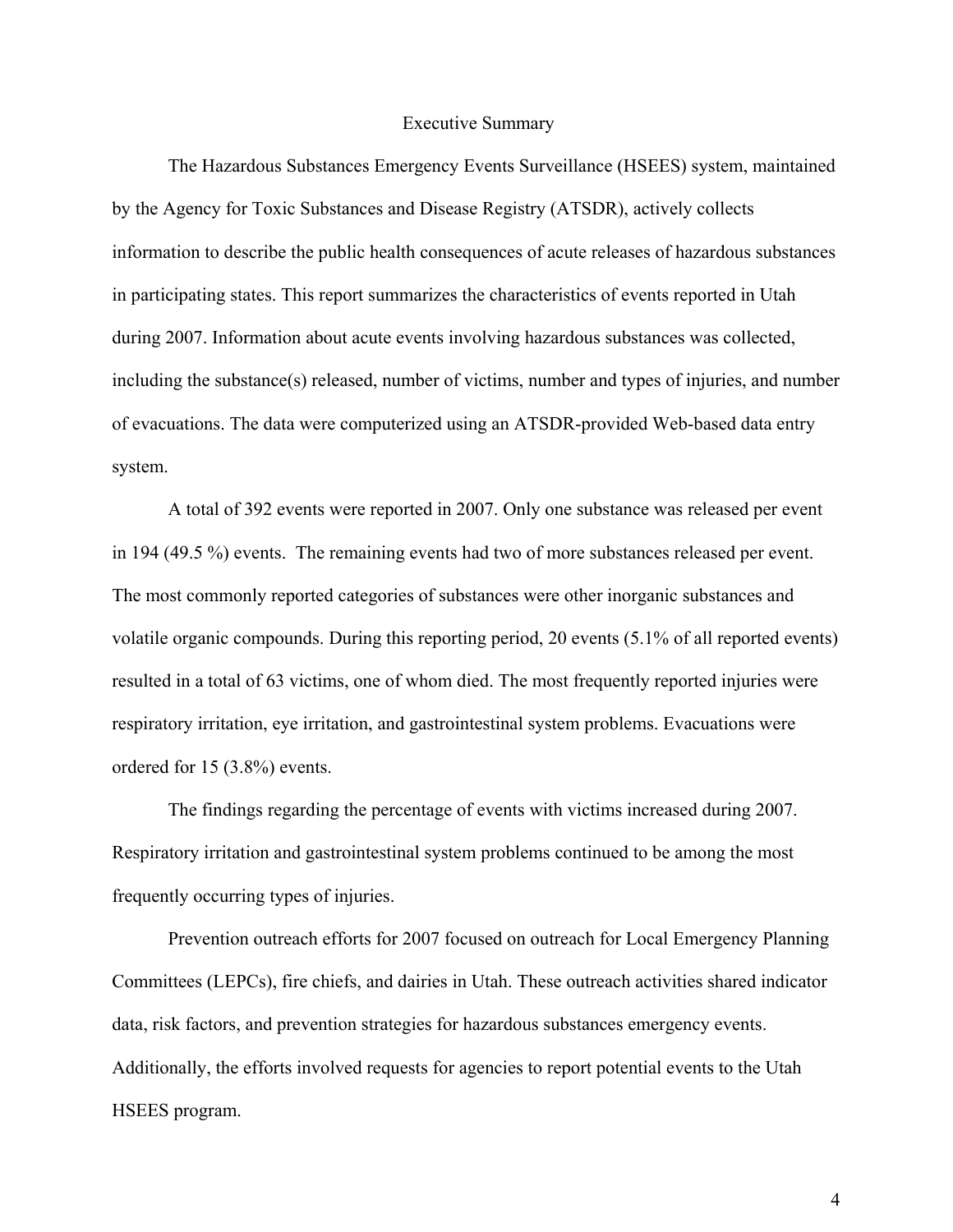#### Introduction

The Centers for Disease Control and Prevention defines surveillance as follows: Ongoing, systematic collection, analysis, and interpretation of health data essential to the planning, implementation, and evaluation of public health practice, closely integrated with the timely dissemination of these data to those who need to know. The final link of the surveillance chain is the application of these data to prevention and control. A surveillance system includes a functional capacity for data collection, analysis, and dissemination linked to public health programs [1].

Since 1990, the Agency for Toxic Substances and Disease Registry (ATSDR) has maintained an active, state-based Hazardous Substances Emergency Events Surveillance (HSEES) system to describe the public health consequences of releases of hazardous substances. The decision to initiate a surveillance system of this type was based on a study published in 1989 about the reporting of hazardous substances releases to three national databases: the National Response Center Database, the Hazardous Material Information System (HMIS), and the Acute Hazardous Events Database [2].

A review of these databases indicated limitations. Many events were missed because of specific reporting requirements. For example, the HMIS did not record events involving intrastate carriers or fixed-facility events. Other important information was not recorded, such as the demographic characteristics of victims, the types of injuries sustained, and the number of persons evacuated. As a result of this review, ATSDR implemented the HSEES system to more fully describe the public health consequences of releases of hazardous substances.

HSEES Goals:

● To describe the distribution and characteristics of acute hazardous substances releases.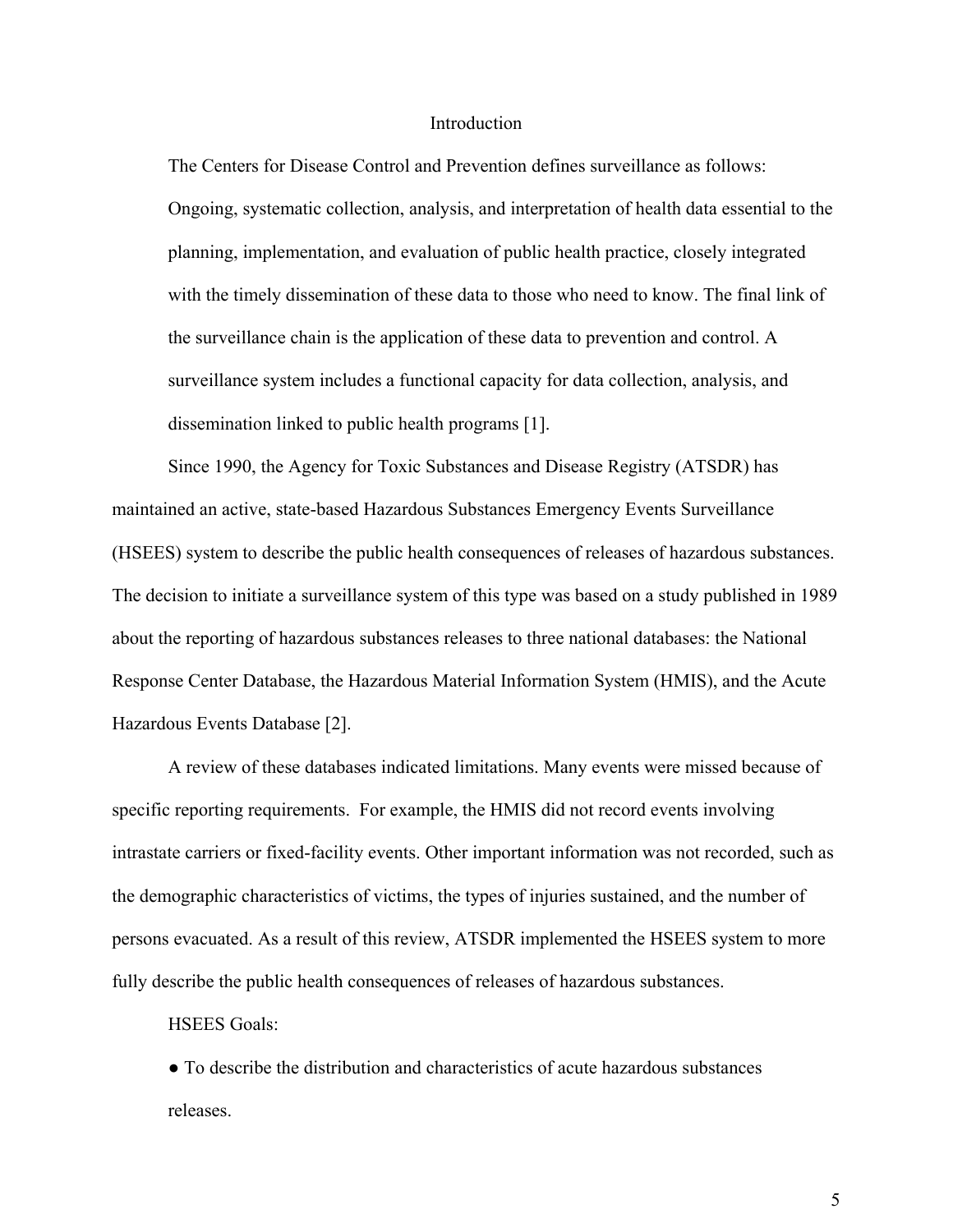● To describe morbidity and mortality among employees, responders, and the general public that resulted from hazardous substances releases.

• To develop strategies that might reduce future morbidity and mortality resulting from the release of hazardous substances.

For a surveillance system to be useful, it must not only be a repository for data, but the data must also be used to protect public health.

In the last few years, the third goal of the HSEES system has been emphasized; i.e., to develop strategies to reduce subsequent morbidity and mortality by having each participating state analyze its respective data and develop appropriate prevention outreach activities. These activities are intended to provide industry, responders, and the general public with information that can help prevent chemical releases and reduce morbidity and mortality if a release occurs.

This report provides an overview of HSEES for 2007 in Utah, summarizes the characteristics of acute releases of hazardous substances and their associated public health consequences, and demonstrates how data from the system are translated into prevention activities to protect public health.

#### Methods

In 2007, fifteen state health departments participated in HSEES: Colorado, Florida, Iowa, Louisiana, Michigan, Minnesota, Missouri, New Jersey, New York, North Carolina, Oregon, Texas, Utah, Washington, and Wisconsin.

Beginning in 2002, a newly updated data-collection form, approved by the Office of Management and Budget, went into effect. Information was collected about each event, including substance(s) released, victims, injuries (adverse health effects and symptoms), and evacuations.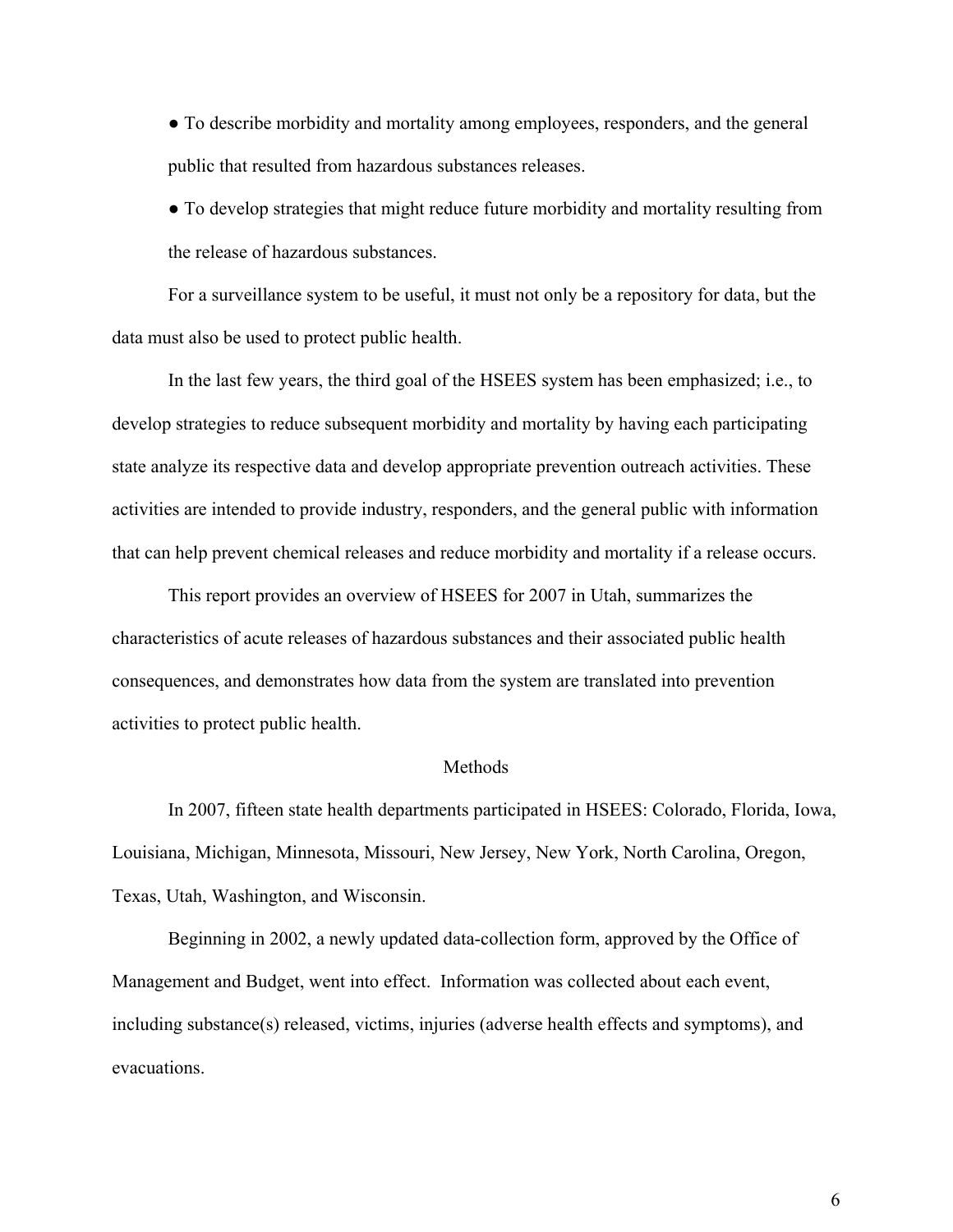Various data sources were used to obtain information about these events. These sources included, but were not limited to, Utah Division of Environmental Response and Remediation, Utah Highway Patrol, National Response Center, Utah Poison Control Center, Department of Transportation Hazardous Materials Information System, Google Reader (media alert system), media (newspaper, radio, and television), local health agencies, and industry. Census data were used to estimate the number of residents in the vicinity of most of the events. All data were computerized using a Web-based data entry system provided by ATSDR.

HSEES defines hazardous substances emergency events as acute uncontrolled or illegal releases or threatened releases of hazardous substances. Events involving releases of only petroleum are excluded. Events are included if: (a) the amount of substance released (or that might have been released) needed (or would have needed) to be removed, cleaned up, or neutralized according to federal, state, or local laws; or (b) the release of a substance was threatened, but the threat lead to an action (for example, evacuation) that could have affected the health of employees, emergency responders, or members of the general public.

HSEES defines victims as people who experience at least one documented adverse health effect within 24 hours after the event or who die as a consequence of the event. Victims who receive more than one type of injury or symptom are counted once in each applicable injury type or symptom. Events are defined as transportation-related if they occur during surface, air, pipeline, or water transport of hazardous substances; or before being unloaded from a vehicle or vessel. All other events are considered fixed-facility events.

For data analyses, the substances released were categorized into 16 groups. The category "mixture" comprises substances from different categories that were mixed or formed from a reaction before the event; the category "other inorganic substances" comprises all inorganic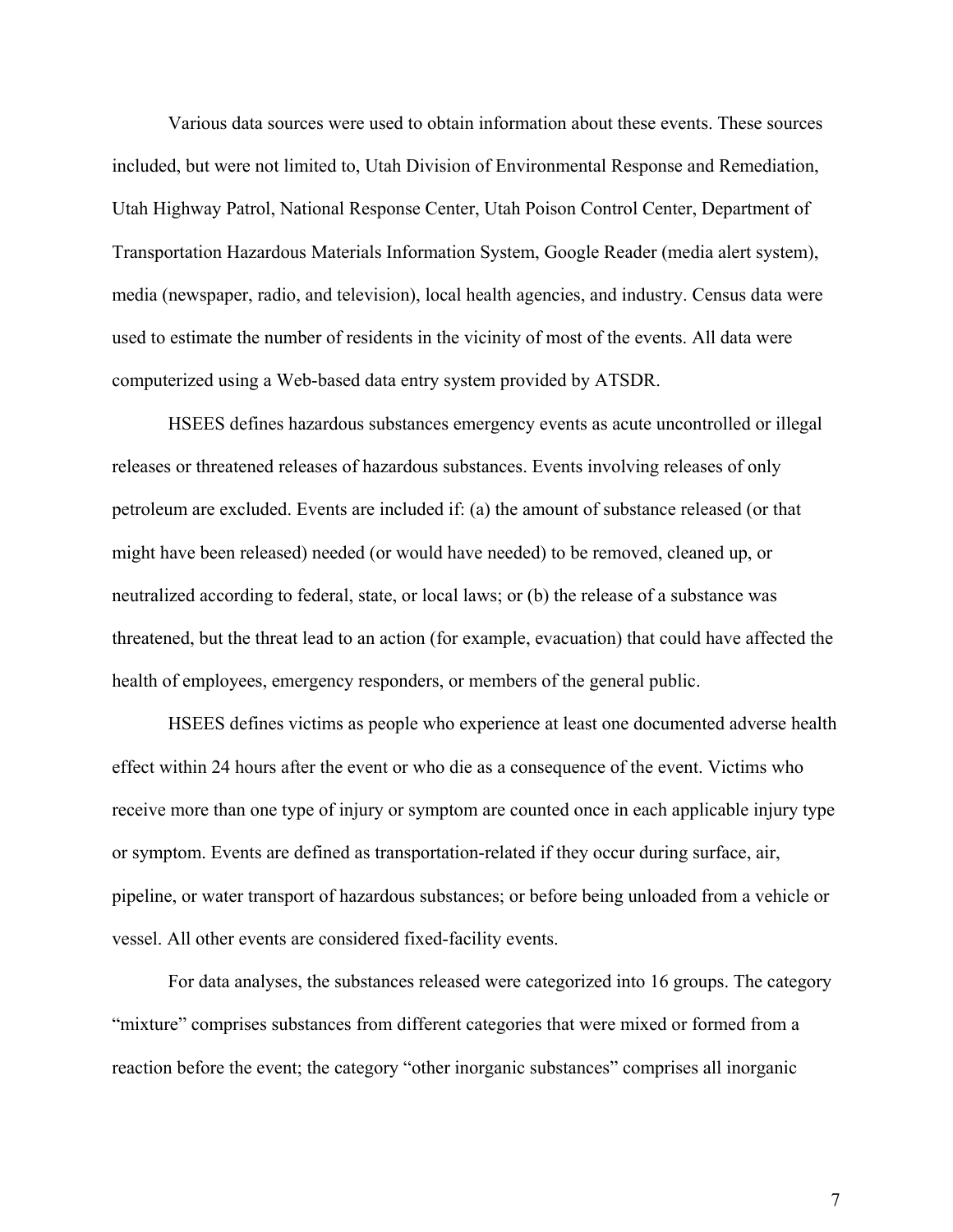substances except acids, bases, ammonia, and chlorine; and the category "other" comprises substances that could not grouped into one of the other existing categories.

#### Results

For 2007, a total of 392 acute hazardous substances events were captured by Utah HSEES. Four (1.0%) of these events were threatened releases. There were no events in which substances were both threatened to be released and actually released. A total of 308 (78.6%) events occurred in fixed facilities (See Table 1 in Appendix  $A^*$ ). The counties with the most frequent number of events were San Juan (186 [47.4%]) and Salt Lake County (41 [10.5%]) (Figure 1 and Table 2).

 For each fixed-facility event, one or two types of area or equipment involved in the fixed facility where the event occurred could be selected. Of all 308 fixed-facility events, 76 (19.4%) reported one type of area and zero reported a combination of two area types. Type of area was only reported for mining, utilities, and manufacturing based on the industry code, yielding 232 (75.3%) events with no entry. Among events with one type of area reported, the main areas were classified as follows: 41 (53.9%) ancillary process equipment, 14 (18.4%) piping, and ten  $(13.2\%)$  storage area above ground (See Figure 1 in Appendix B<sup>\*\*</sup>).

Of the 84 transportation-related events, 76 (90.5%) occurred during ground transport (e.g., truck, van, or tractor) and seven (8.3%) involved transport by rail (Figure 2). Fewer events involved water, air, and pipeline transportation modes. All ground transportation events involved trucks. The largest proportions of transportation-related events occurred from unloading a stationary vehicle or vessel (40 [48.2%]) and during a release enroute that was later discovered at a fixed facility (29 [34.5%]). Of the 84 transportation-related events, 12 (14.3%) involved a moving vehicle or vessel and three (3.6%) involved a stationary vehicle or vessel such as ones staged at a transfer station.

<sup>\*&</sup>lt;br>
\* All tables for the Utah HSEES are presented in Appendix A.<br>
\*\* All figures for the Utah HSEES are presented in Appendix B.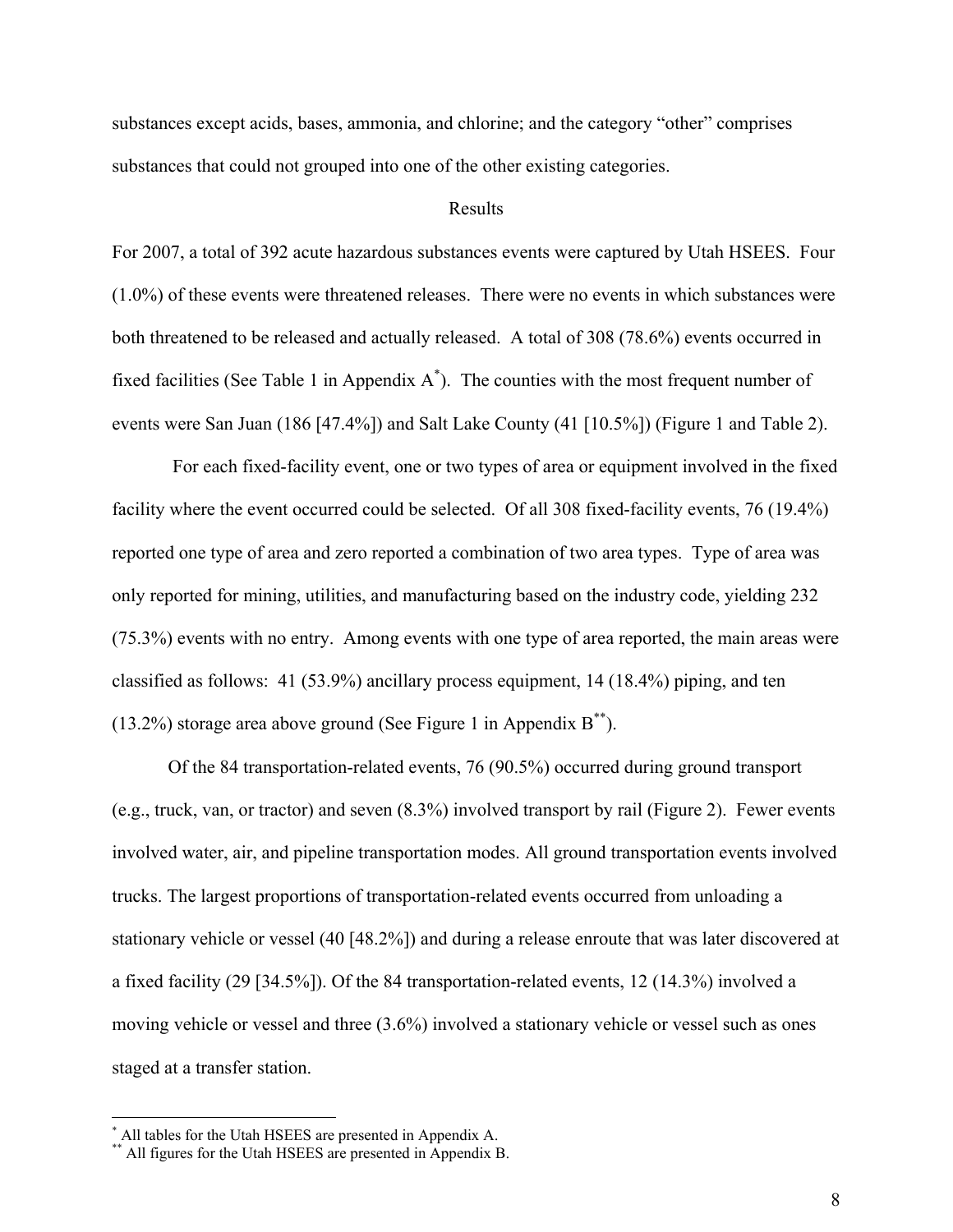Primary and secondary factors contributing to the events were collected. Examples of primary factors include equipment failure, human error, intentional, illegal act, bad weather conditions, etc. Examples of secondary factors include power failure, vehicle or vessel collision, load shift, fire, forklift puncture, etc. Primary factors were reported for all events (Figure 4a). Of the reported primary factors, most (85.7%) fixed-facility events involved equipment failure. For transportation-related events, over half (56.0%) involved equipment failure, and 44.0% involved human error. Secondary factors were reported for all events. Of the reported secondary factors, most (73.0%) fixed-facility events reported no secondary factors involved, and a large portion (41.2%) of transportation-related events involved improper filling, loading or packing (Figure 4b).

Multiple substances could be reported as released or threatened to be released at an event. More than half (189 [61.4%]) of all events involved the release of four substances. For six events (1.9%), two substances were released, and 112 events (36.4%) involved the release of only one substance (Table 3). Among the transportation events, almost all (97.6%) events had only one substance released.

The number of events by month ranged from nine (2.3%) in December to 56 (14.3%) in April, with the largest proportions occurring from January through June. The proportion of events occurring during weekdays ranged from 15.1% to 17.3%, and during weekend days from 9.4% to 9.7%. Of all 392 (100.0%) events for which time of day or time category was reported, 35.2% occurred between 12:00 a.m. to 5:59 a.m., 26.5% occurred from 6:00 a.m. to 11:59 a.m., 24.0% from 12:00 p.m. to 5:59 p.m., and the remainder (14.3%) during the late hours of the day, from 6:00 p.m. to 11:59 p.m..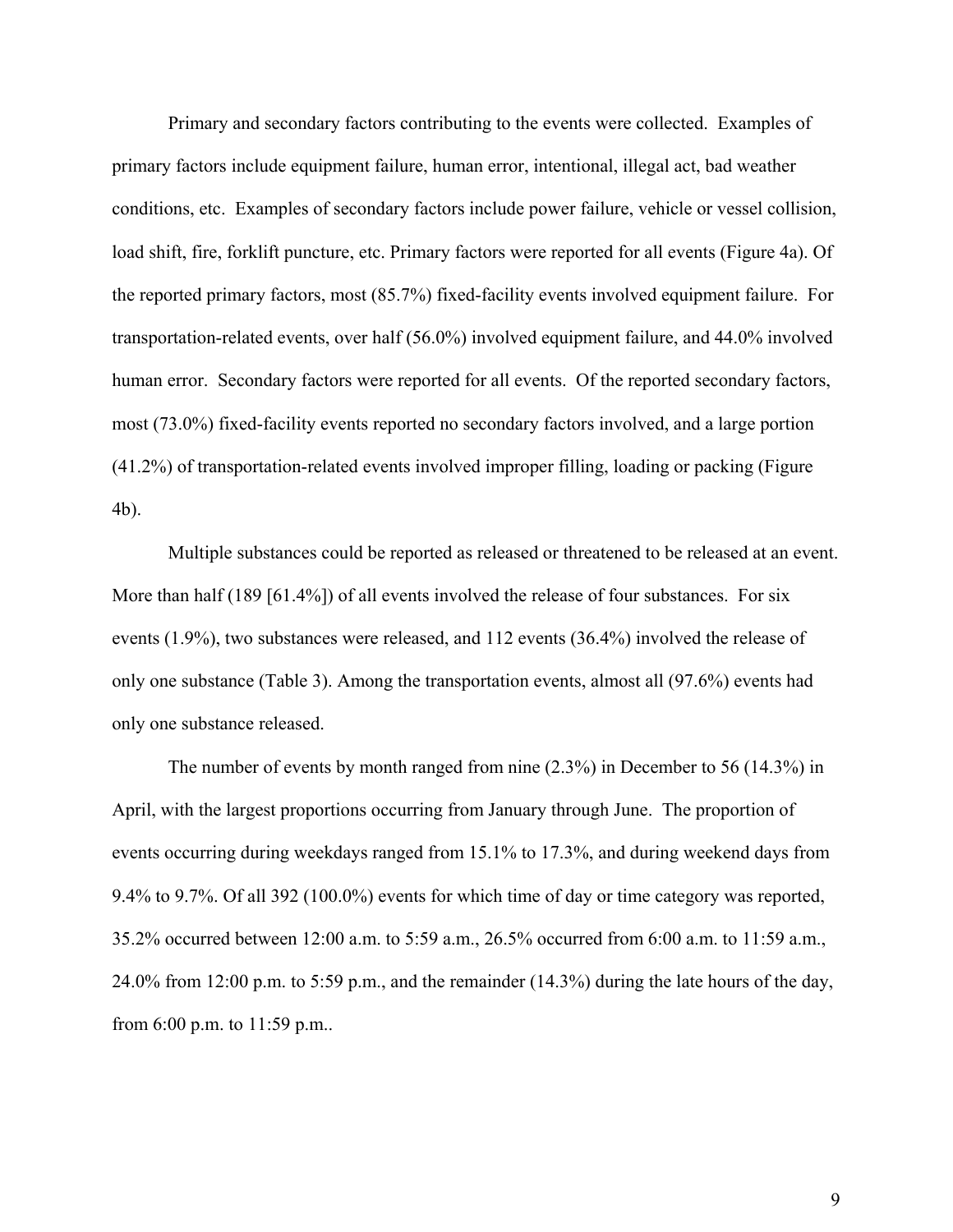#### *Industries*

The largest proportions of HSEES events were associated with the wholesale trade (190 [48.5%]) and construction (58 [14.8%]) industries (Table 4). The largest number of events with victims occurred from unknown or non-industry (7 [35.0%]), wholesale trade (2 [10.0%]), manufacturing  $(2 \mid 10.0\%)$ , and health care and social assistance  $(2 \mid 10.0\%)$ . The total number of victims was greatest in finance and insurance (15 [23.8%]), and health care and social assistance (15 [23.8%]), followed by unknown or non-industry (12 [19.0%]). Although the largest proportions of HSEES events were associated with wholesale trade (190 [48.5%]), only two (1.05%) of these events had victims.

#### *Substances*

A total of 970 substances were released or were threatened to be released in all events. Only seven (0.7%) of these substances was reported as threatened to be released. The individual substances most frequently released were carbon monoxide, sulfur dioxide, volatile organic compounds, nitrogen oxide, and paint or coating (Table 1). Substances were grouped into 16 categories. The most commonly released categories of substances were other inorganic substances (419 [43.2%]), volatile organic compounds (214 [22.1%]), and oxy-organics (201 [20.7%]) (Table 5). The substance categories most commonly released in fixed-facility events were other inorganic substances (413 [46.7%]), volatile organic compounds (200 [22.6%]), and oxy-organics (199 [22.5%]) (Table 5). In transportation-related events, the most common substance categories released were paints and dyes (18 [20.9%]), acids (18 [20.7%]), and volatile organic compounds (14 [16.3%]) (Table 5).

For each event, two types of releases for each substance could be reported. For example, one event could involve a substance released into the air and also a solid substance spilled. The release type was reported for all substances. Only one type of release was associated with the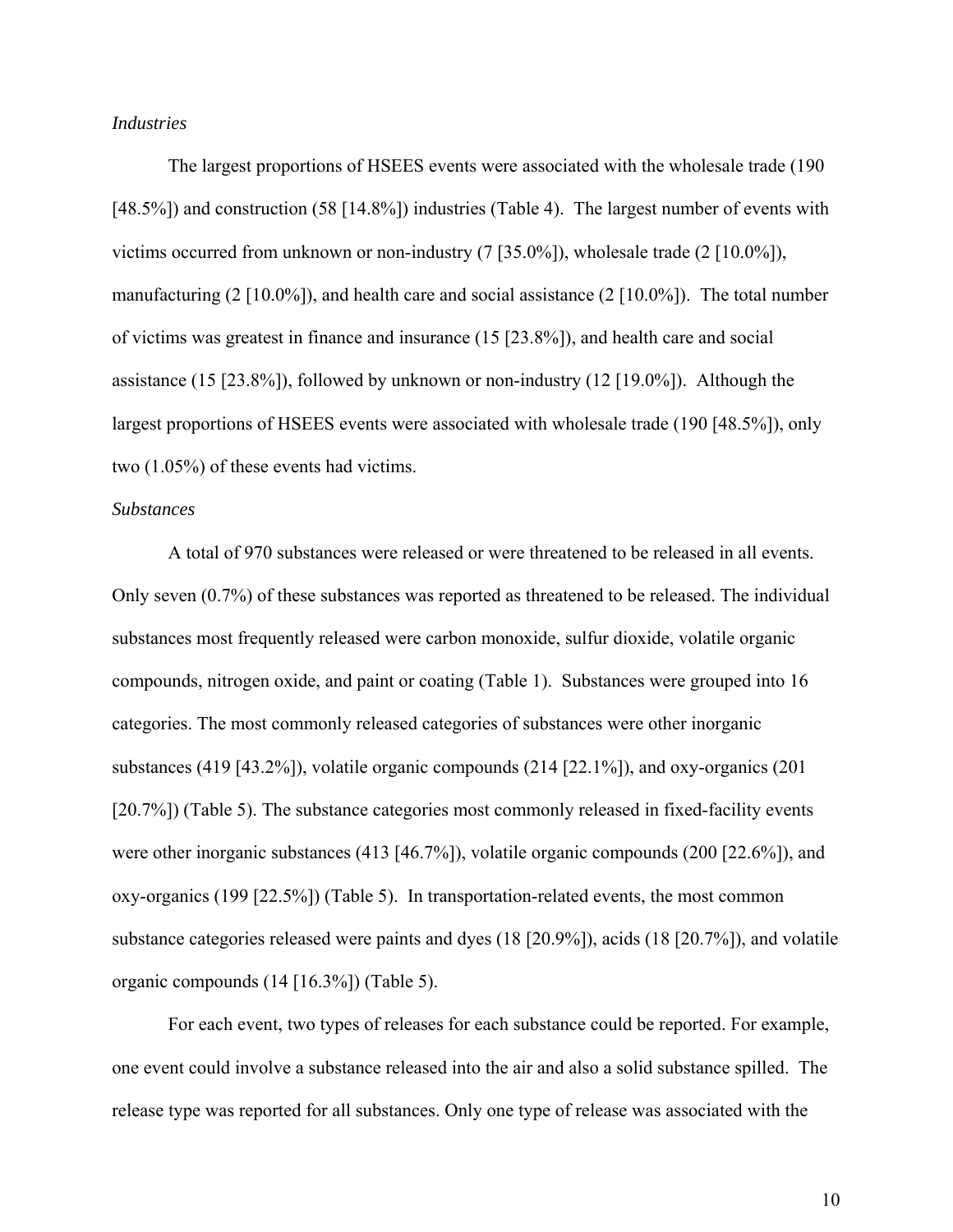following: air releases (822 [84.7%]), spills (193 [14.3%]), threatened release (7 [0.7%]), fire (1  $[0.1\%]$ , explosion  $(0 \, [0.0\%])$ , and radiation  $(0 \, [0.0\%])$ . There was one event  $(0.1\%)$  with releases of both air and spill types. No other events had two types of releases. *Victims* 

A total of 63 victims were involved in 20 events (5.1% of all events) (Table 6). Of the 20 events with victims, six (30.0%) events involved only one victim; eight (40.0%) involved two victims; three (15.0%) involved three victims; one (5.0%) involved four victims; and two (10.0%) involved more than six victims. Of all victims, 59 (93.7%) were injured in fixed-facility events.

To represent the magnitude of the effects of substances involved in injuries, the number of events in a specific substance category was compared with the number of events in the same category that resulted in victims. In events that involved two or more substances, substances were counted once in the multiple substances category. Substances released most often were not necessarily the most likely to result in victims (Table 7). For example, events categorized as multiple substances category constituted 50.3% of all events; however, only 0.5% of these events resulted in injuries. Conversely, events involving acids and bases accounted for 7.4% and 2.3% of all events respectively, but 10.3% of the acid events and 22.2% of base events resulted in injuries.

The employees (58 [92.1%]) constituted the largest proportion of the population groups injured, followed by general public (5 [7.9%]) (Figure 4). There were no injuries reported among responders, firefighters, police, EMTs, hospital personnel, or students.

Victims were reported to sustain a total of 108 injuries or symptoms (Table 8). Some victims had more than one injury or symptom. Of all reported injuries/symptoms, the most common injuries/symptoms in fixed-facility events were respiratory irritation (47 [46.1%]), eye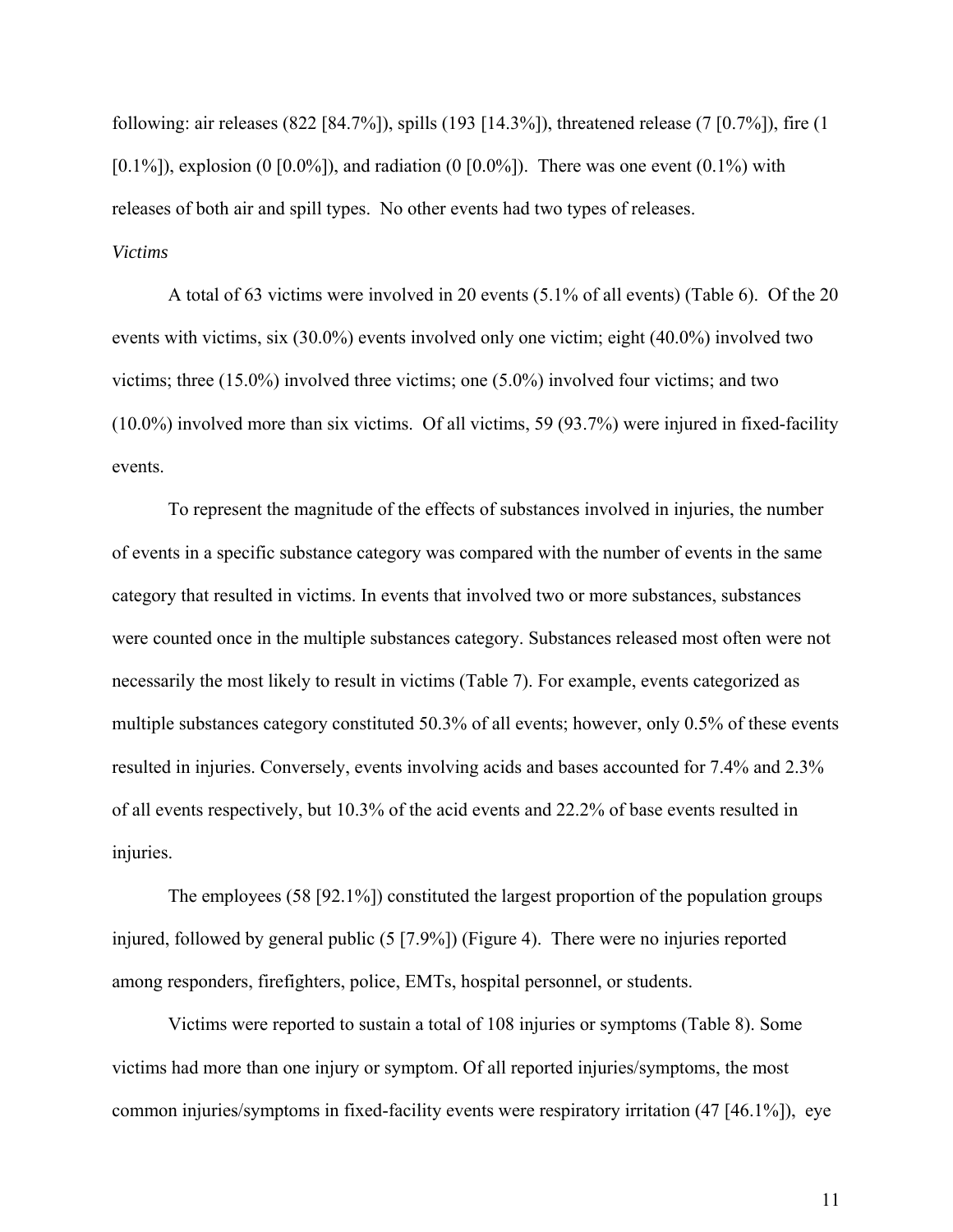irritation (21 [20.6%]), and gastrointestinal system problems (7 [6.9%]). In transportationrelated events, respiratory irritation (3 [50%]) was reported most frequently, followed by gastrointestinal system problems (1 [16.7%]), and heart problems (1 [16.7%]).

The median age of the 45 (71.4%) victims for whom exact age was reported was 32 years (range: 15-65 years). For the 63 (100.0%) injured persons for whom an age category was reported, zero  $(0.0\%)$  were  $\leq 15$  years of age, nine  $(14.3\%)$  were 15–19 years of age, 42 (66.7%) were 20–44 years of age, 11 (17.5%) were 45–64 years of age, and one (1.6%) was  $\geq$  65 years of age.

Sex was known for 51 (81.0%) of the victims; of these, 25 (49.0%) were males and 26 (51.0%) were females. Of all employees for whom sex was reported, 50.0% were males.

Of the 63 victims, two (3.2%) were treated on scene (first-aid); 37 (58.7%) were treated at a hospital (not-admitted); nine (14.3%) were treated at a hospital (admitted); 14 were seen by a private physician within 24-hours (22.2%), and one died after arrival at the hospital (1.6%) (Figure 6).

The status of personal protective equipment (PPE) use was reported for 62 (98.4%) employee-victims. Among all of the employee-victims with PPE usage reported, none (0.0%) had worn any form of PPE.

The event that consisted of the largest amount of victims (15 [23.8%]) occurred while a building (on a college campus) was being repaired. The material safety data sheets for the chemicals used did not list them as hazardous. However, when winds directed the fumes into an air intake handler, enough people reported complaints that the building was evacuated. About 30 people went to nearby hospitals for examination. Fifteen experienced symptoms including respiratory symptoms, eye irritation, and gastrointestinal problems. The campus risk management employee turned off the air handlers to stop the fumes from being directed into the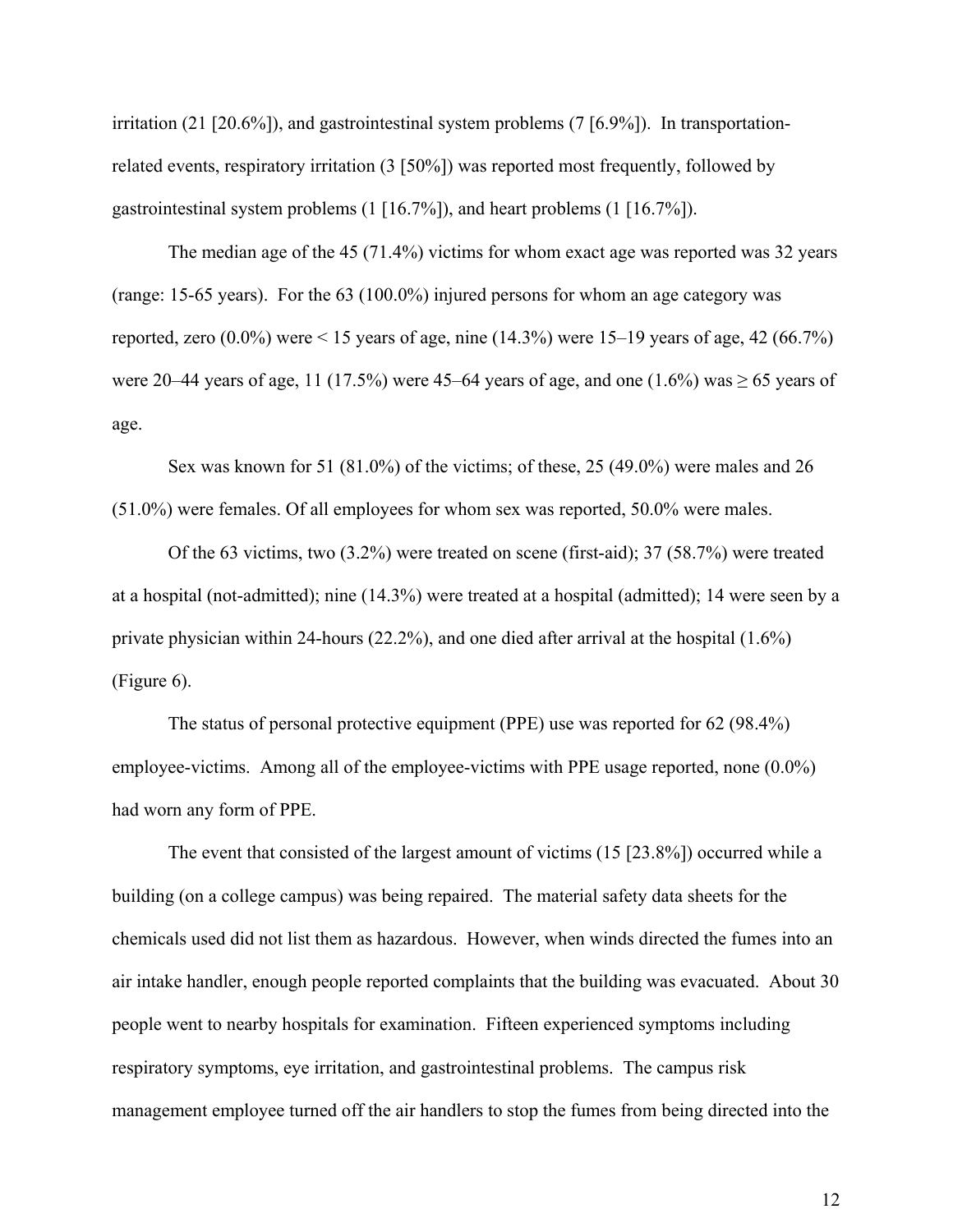building. The local health department, Hazmat teams, and police inspected the building for hazards before people were allowed back inside.

The event with the next largest number of victims (13 [20.6%)] occurred when three victims of a hydrochloric acid explosion at a spa self presented at a health care facility to receive treatment for symptoms that included respiratory system problems and eye irritation. Consequently, the attending staff of the clinic developed symptoms (by secondary exposure), and one of the victims required breathing treatment. Hazmat teams responded and decontaminated the area.

#### *Nearby Populations*

The proximity  $(\frac{1}{4}, \frac{1}{2})$ , and one mile) of the event location in relation to selected populations was determined using geographic information systems (GIS) or health department records. Residences were within  $\frac{1}{4}$  mile of 303 (80.2%) events, schools within  $\frac{1}{4}$  mile of 12  $(3.2\%)$  events, hospitals within  $\frac{1}{4}$  mile of four  $(1.1\%)$  events, nursing homes within  $\frac{1}{4}$  mile of seven  $(0.7)$  events, licensed daycares within  $\frac{1}{4}$  mile of ten  $(2.6\%)$  events, industries or other businesses within ¼ mile of 308 (81.5%) events and recreational areas within ¼ mile of 23 (6.1%) events. Information for proximity of the event location in relation to selected populations was missing for 14 events.

The number of events with persons at risk of exposure was determined primarily using GIS. Information was collected on the number of persons living in proximity of the event and on the number of persons at home within proximity of the events. Approximately 55.1% of the persons living in proximity of the events were home when the events occurred. There were 304  $(80.4\%)$  events with persons living within  $\frac{1}{4}$  mile of the event; 331 (87.6%) events with persons living within ½ mile; and 355 (93.9%) events with persons living within one mile. Information on the number of persons living within  $\frac{1}{4}$ ,  $\frac{1}{2}$ , and one mile of the event was missing for 14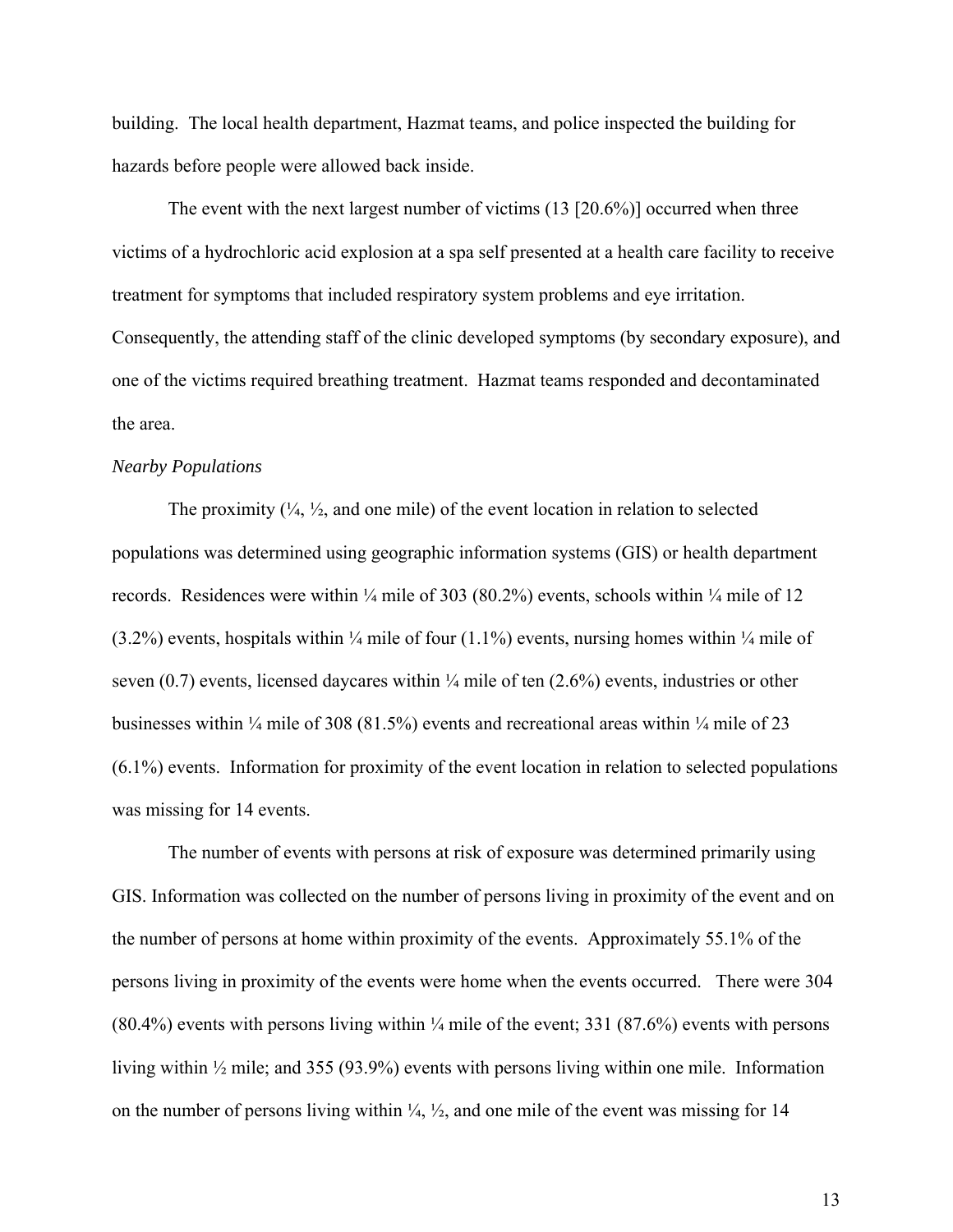events. There were 302 (79.9%) events with persons at home within  $\frac{1}{4}$  mile of the event; 327  $(86.5\%)$  events with persons at home within  $\frac{1}{2}$  mile; and 355 (93.9%) events with persons at home within one mile. Information on the number of persons at home when the events occurred was missing for 14 events.

#### *Evacuations*

Evacuations were ordered in 15 (3.2%) of 392 events where evacuation status was reported. Of these evacuations, 80.0% (12) were of buildings or affected parts of buildings, and 20.0% (3) were of defined circular areas surrounding the event locations. The number of people evacuated was known for 13 (86.7%) events with a range of 6 to 350 people and a median of 77 people. A category was assigned to the range of people officially evacuated. There were three events with 5 to 20 people evacuated, three with 21 to 50, six with 51 to 100, and three with more than 100. The median length of evacuation was five hours (range: 1 to 24). Evacuation length was missing for 0 (0.0%) events. Of all 392 events, 22 (5.6%) had access to the area restricted. There was one event (0.3%) that had in-place sheltering ordered by an official. *Decontamination* 

Of the 61 (96.8%) victims for whom decontamination status was known, 23 (37.7%) were not decontaminated, 18 (29.5%) were decontaminated at the scene, 19 (31.1%) were decontaminated at a medical facility, and one (1.6%) was decontaminated at both the scene and a medical facility.

Two events occurred where uninjured persons were decontaminated. In one event, decontamination at the scene was conducted for four uninjured responders. In the other event, decontamination at a medical facility was conducted for 10 uninjured responders. No uninjured employees, students, or members of the general population were decontaminated either at the scene or at medical facilities.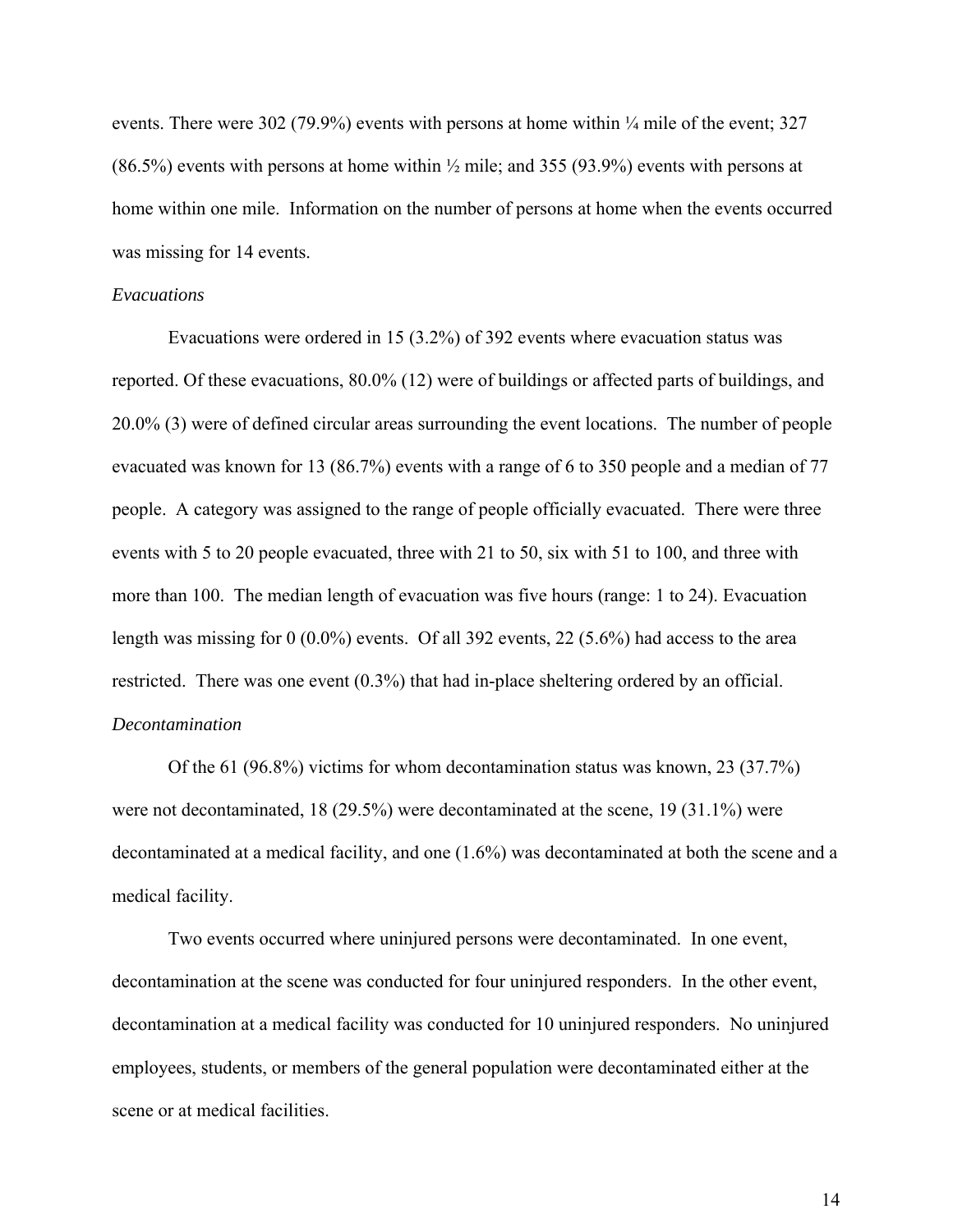#### *Response*

Of the 392 (100%) events with information on who responded to the event, 8.7% (34) reported two or more categories of personnel who responded, 2.8% (11) reported three or more categories, and 1.5% (6) reported four or more categories. The personnel who responded most frequently were the response team of the company where the release occurred (226 [57.7%]), followed by the fire department (17 [4.3%]), health department/health agency (16 [4.1%]), certified Hazmat team  $(16 \, [4.1\%])$ , and third party clean-up contractors  $(16 \, [4.1\%])$  (Table 9).

#### 2007 Prevention Outreach Activities

Four prevention activities are completed annually, with one activity completed each quarter. Two awareness activities and two data-driven activities are conducted. The goals of the prevention outreach activities focus on the primary prevention of acute releases of hazardous substances and on the secondary prevention of injuries that occur from releases. The Utah HSEES program continues to use the logic model outlined in the ATSDR HSEES protocol as an aid in developing the prevention plan and outreach activities. This allows the Utah HSEES program to refine the relationship between the proposed prevention activities, stakeholders, and effects.

The four outreach activities that were conducted during the 2007 calendar fall into two categories: awareness activities and data-driven activities. They are described as follows: *Awareness Activities*

The first outreach activity for 2007 involved collaboration with LEPCs in the state of Utah. The goal was to increase awareness of and reporting to the Utah HSEES program. The Utah HSEES program registered as a group organization in the Utah Notification and Information System (UNIS). The administrator of the group is the Utah HSEES Coordinator. This system allows members of the group to be notified via phone, e-mail, fax, pager or text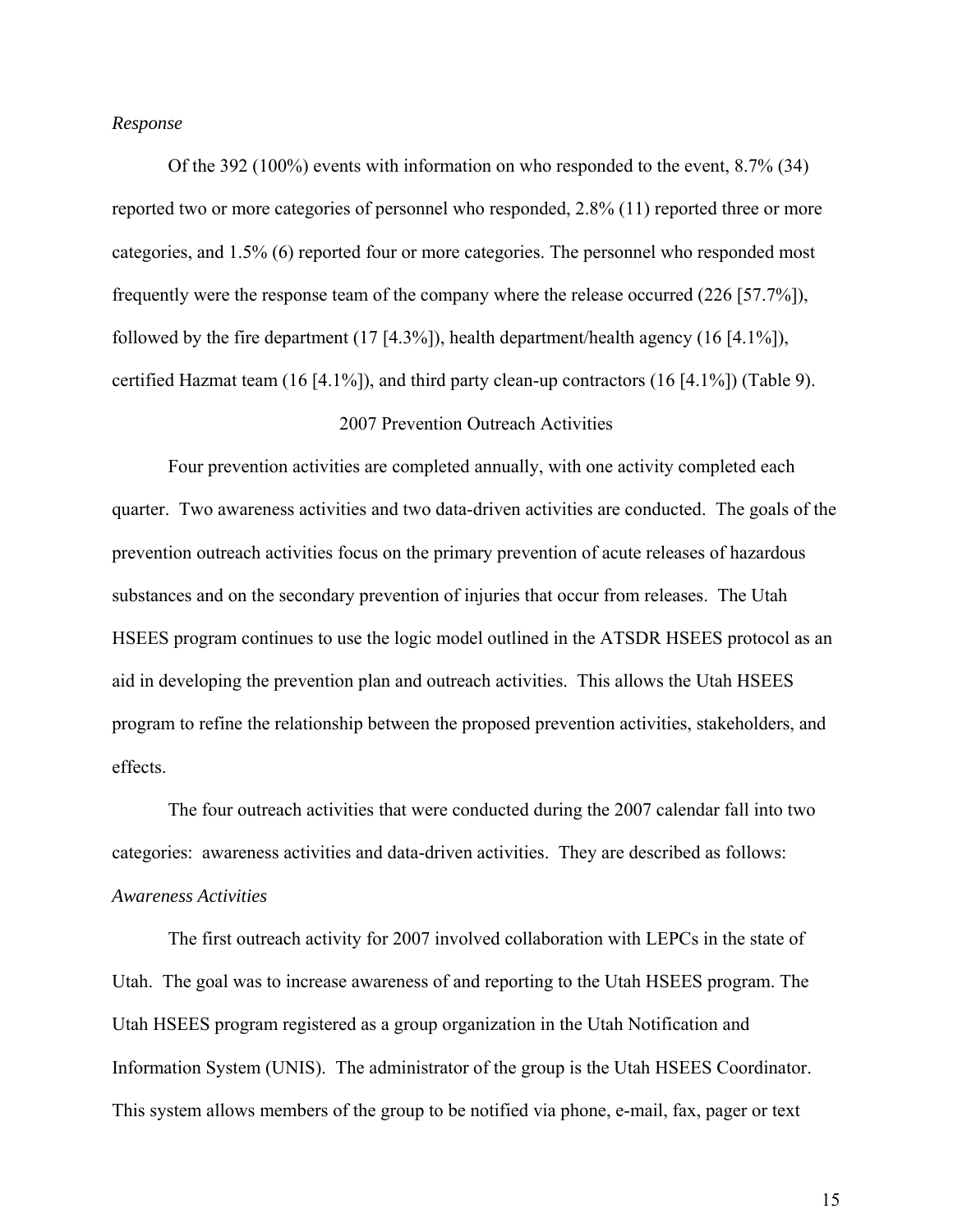messaging according to the member's preference. These notifications can be emergency alerts or routine updates specific to the organization. The UNIS system allows the administrator to post documents that only group members are permitted to view. The Utah HSEES coordinator presented at LEPC meetings to solicit LEPCs participation in the HSEES organization of the UNIS. A brochure was created and distributed describing the Utah HSEES program, available resources, and examples of how UNIS can aid in notifications of potential HSEES events.

The second awareness activity was to develop protocols for alerting interested individuals and groups when releases occur that pertain to their various geographical interests. Phone and email lists were developed with theses contacts. These contacts (e.g. phone numbers, e-mail addresses, etc.) were gained through networking and attendance at the LEPC meetings and the Intermountain Hazardous Material Conference.

#### *Data-driven Activities*

 The first data-driven activity was mailing the 2005 cumulative report, a fact sheet and a questionnaire to fire chiefs in Utah. The fact sheet that was developed included events by area. The questionnaire requested fire chiefs review the accuracy and completeness of both the report and fact sheet and submit any discrepancies. Consultation with fire chiefs was provided at LEPC meetings.

The second data-driven prevention outreach activity was to inform dairies in Utah of ammonia spill frequencies, provide information regarding the importance of having a safety plan, and to provide data involving employees and hazardous releases. This activity was driven by data that included a Utah event in which a case of ammonia was released from a dairy freezer and injured an employee. A pamphlet describing this and other similar incidents, a brief program description, and information about ammonia spills was developed and provided to dairies in Utah.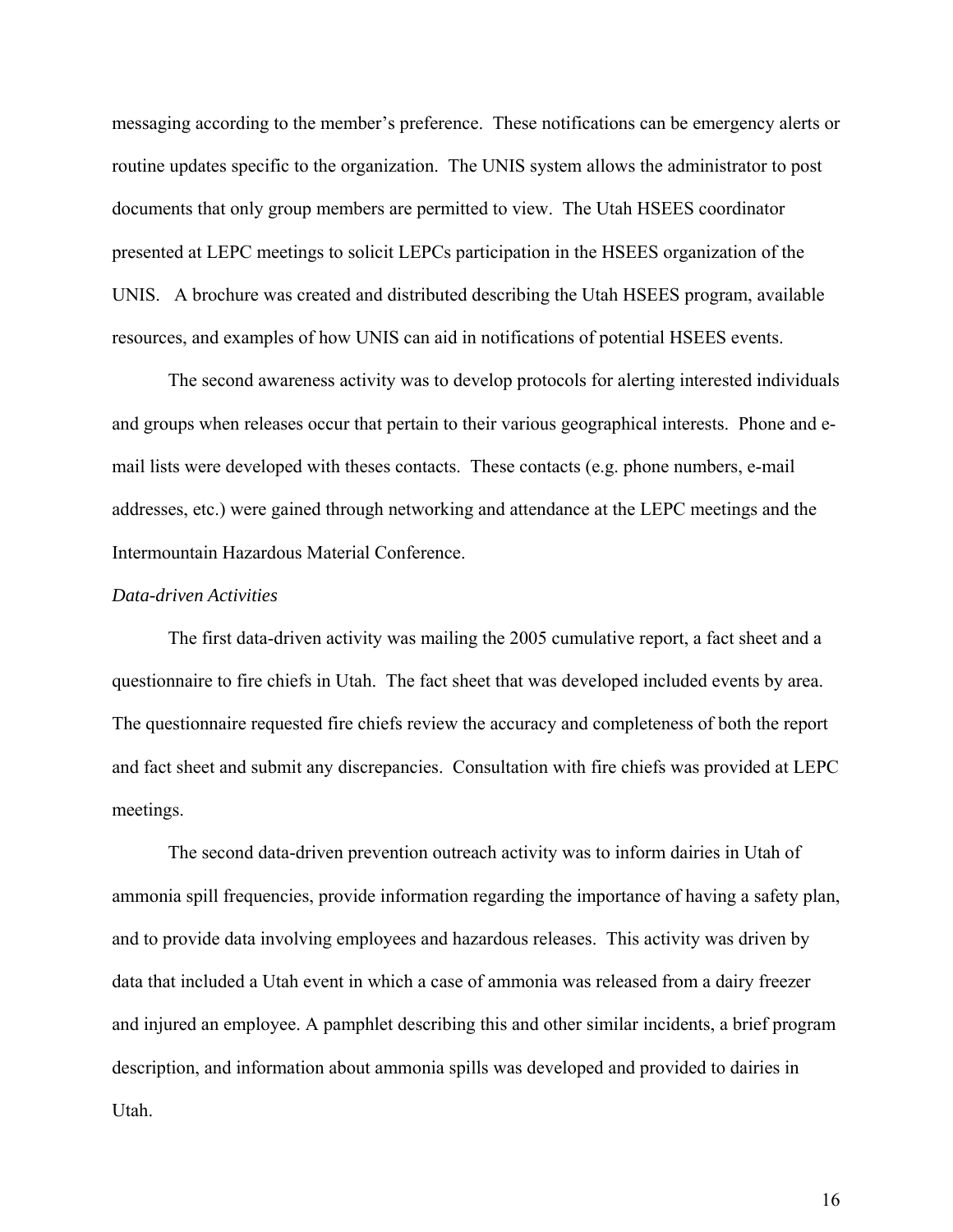#### Summary of Results, 2000–2007

During 2000**–**2007, the largest proportion of events occurred in fixed-facilities (Table 10). The number of transportation-related events has decreased in recent years. This could be due to exclusion of events that do not meet the reporting rule of either one gallon or 10 pounds being released. The number of total events increased every year from 2000 until 2005. It began to decrease in 2006 and in 2007, the number of total events continued to fall, with a 9.0% decrease. This decrease could be due to fewer events actually occurring or a decrease in the reporting of these events.

The number of substances released has also decreased. The number of events with victims increased from 2002 through 2005, but decreased in 2006 and 2007. The average percentage of events with victims during 2000 to 2006 was 4.7%.

Respiratory irritation has consistently been the most frequently reported injury. Employees remained above the general public as the most commonly reported victims of acute chemical releases (Figure 4). The number of injured responders remained zero.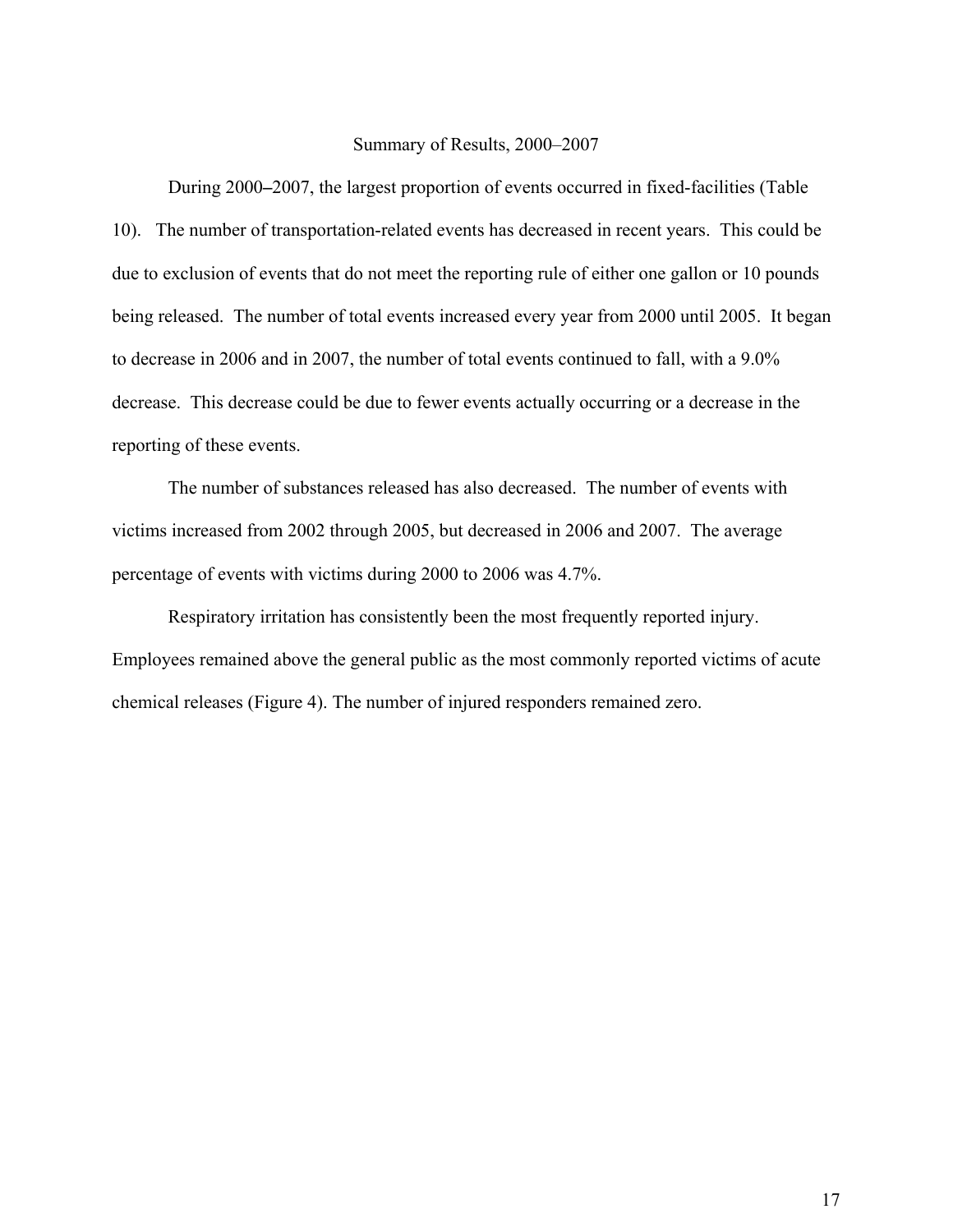## References

1. Centers for Disease Control and Prevention (1986). Comprehensive plan for epidemiologic surveillance. Atlanta: US Department of Health and Human Services.

2. Binder S.(1989). Death, injuries, and evacuations from acute hazardous materials releases. Am J Public Health. 70:1042–4.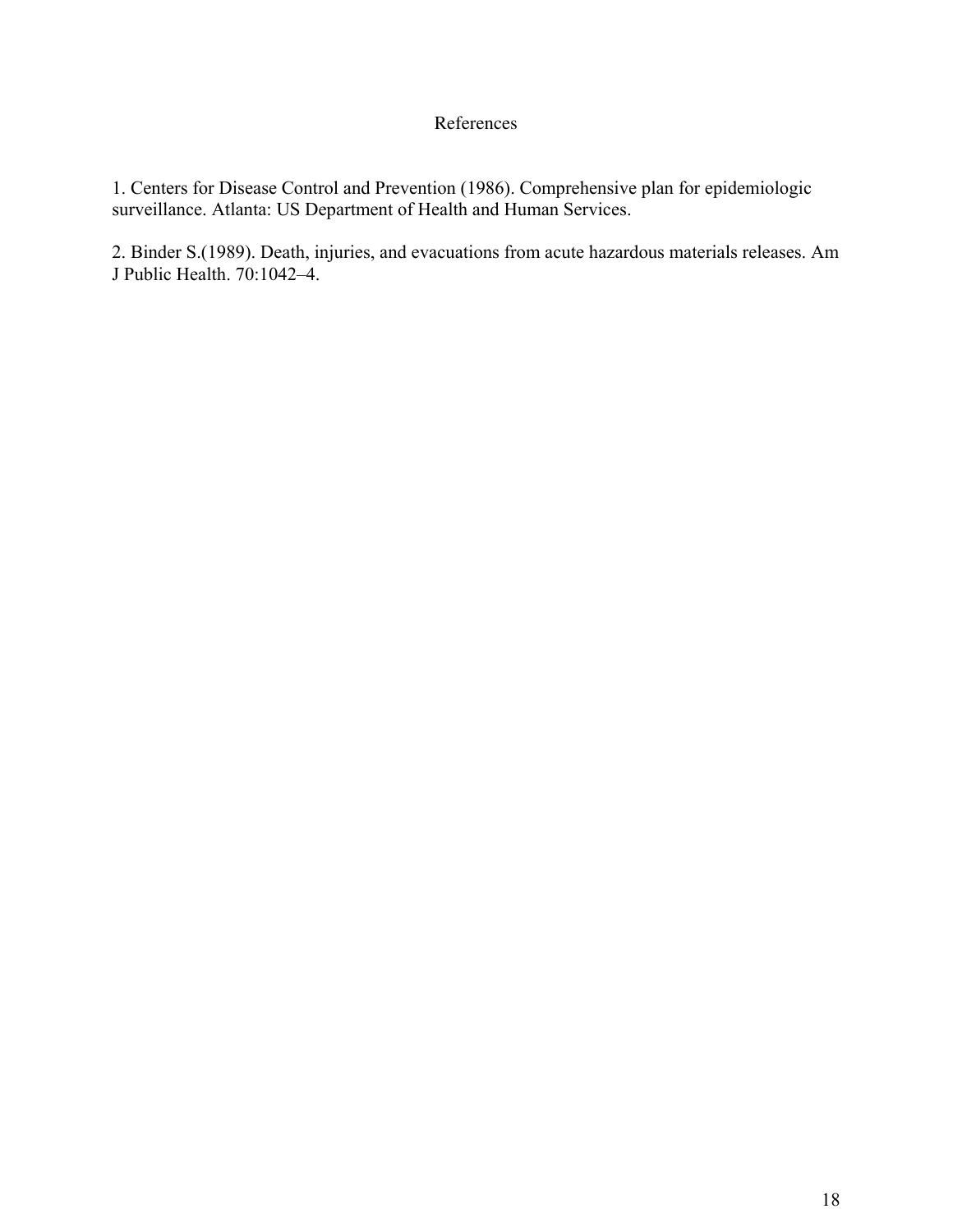Appendix A r:<br>Figures Figure 1. Geographical Location of Releases by County.



Source: Utah Hazardous Substances Emergency Events Surveillance, Utah Department of Health, 2007.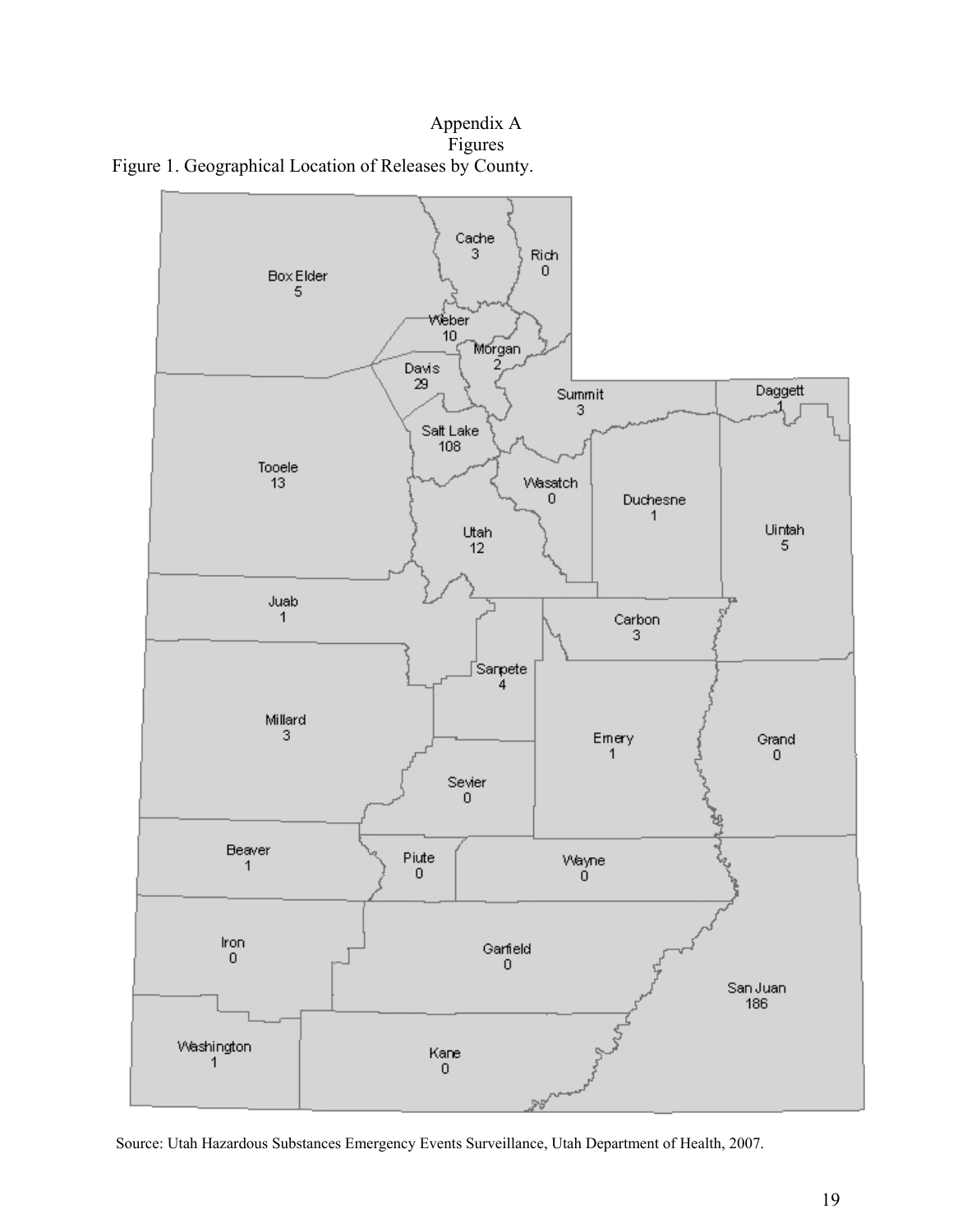Figure 2. Area of fixed-facilities involved in events for mining, utilities or manufacturing (NAICS 21, 22, 31, 32, 33).



Source: Utah Hazardous Substances Emergency Events Surveillance, Utah Department of Health, 2007. Note: Percentages do not total 100% due to rounding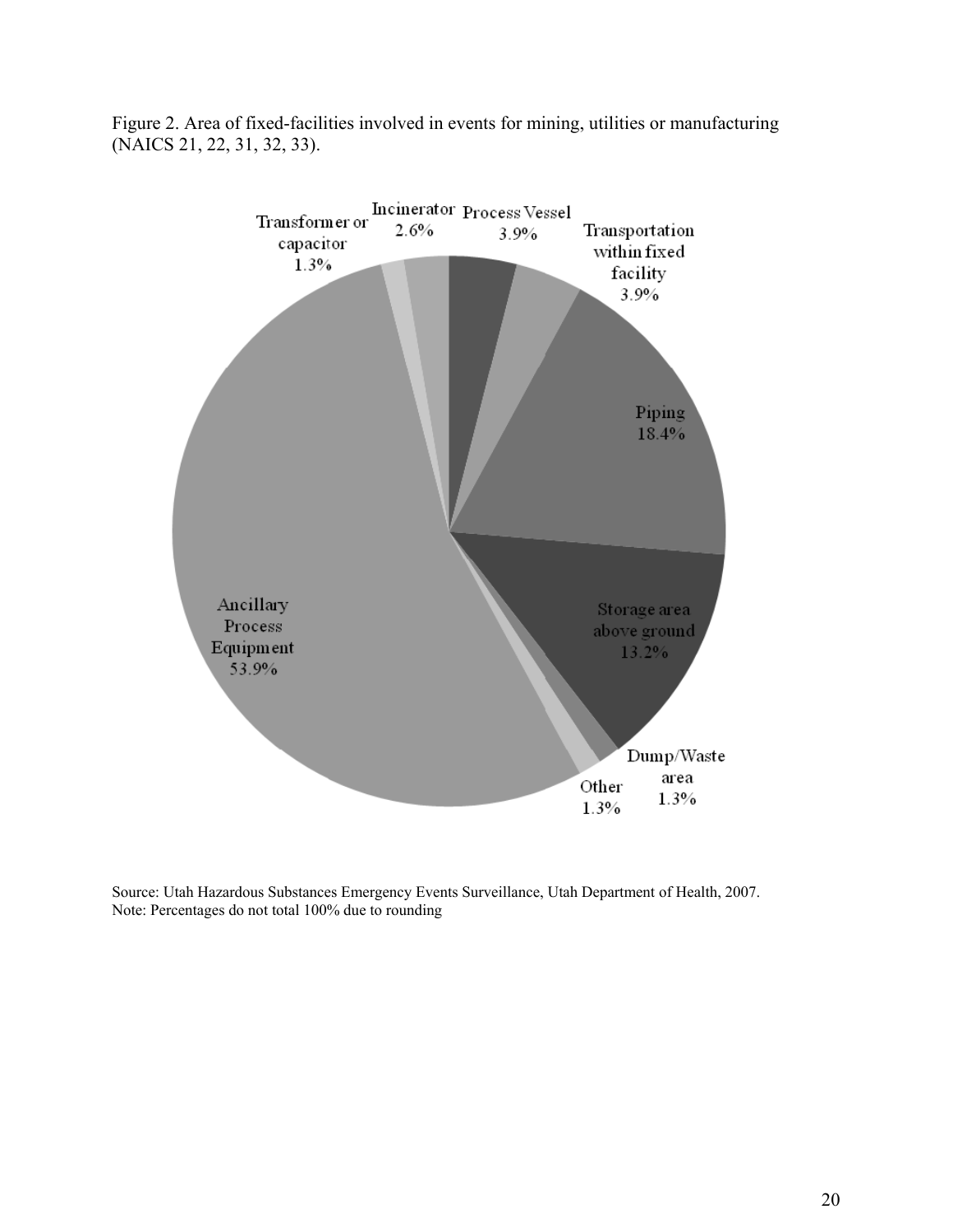

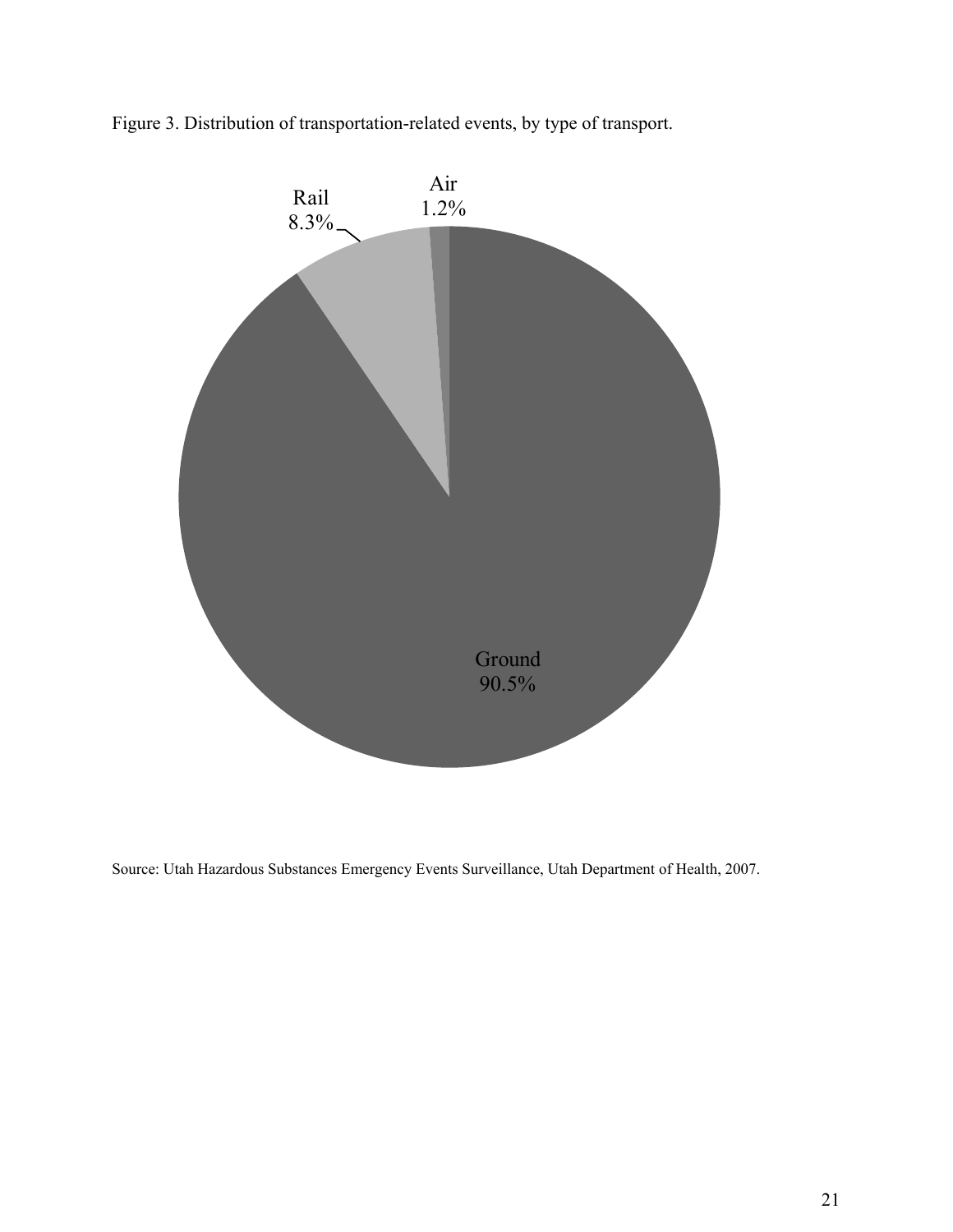

Figure 4a. Primary factors reported as contributing to events.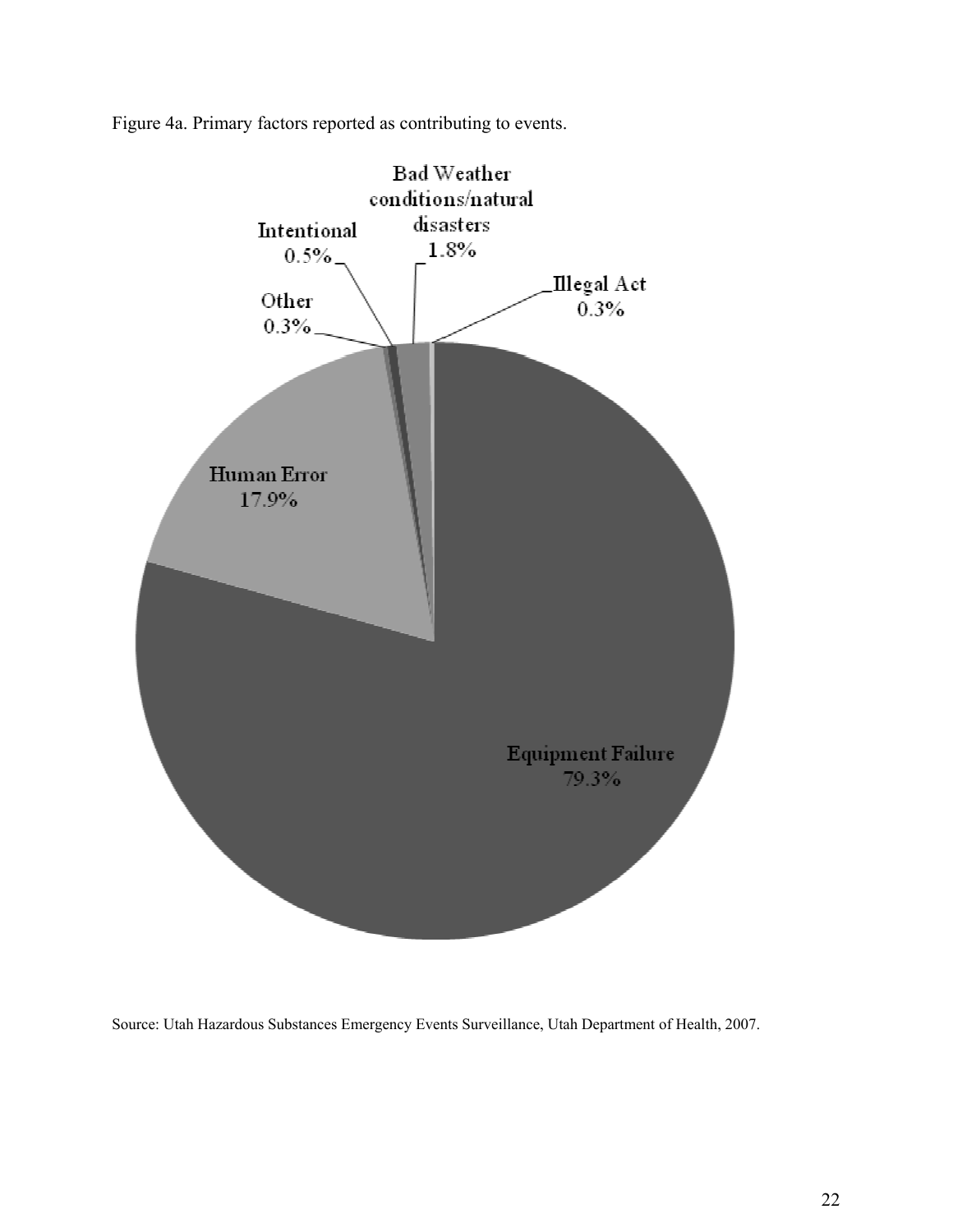

Figure 4b. Secondary factors reported\* as contributing to events.

Source: Utah Hazardous Substances Emergency Events Surveillance, Utah Department of Health, 2007.

\*Secondary factors were reported in only 106 of 392 cases. This chart represents only those 106 events in which secondary factors were reported.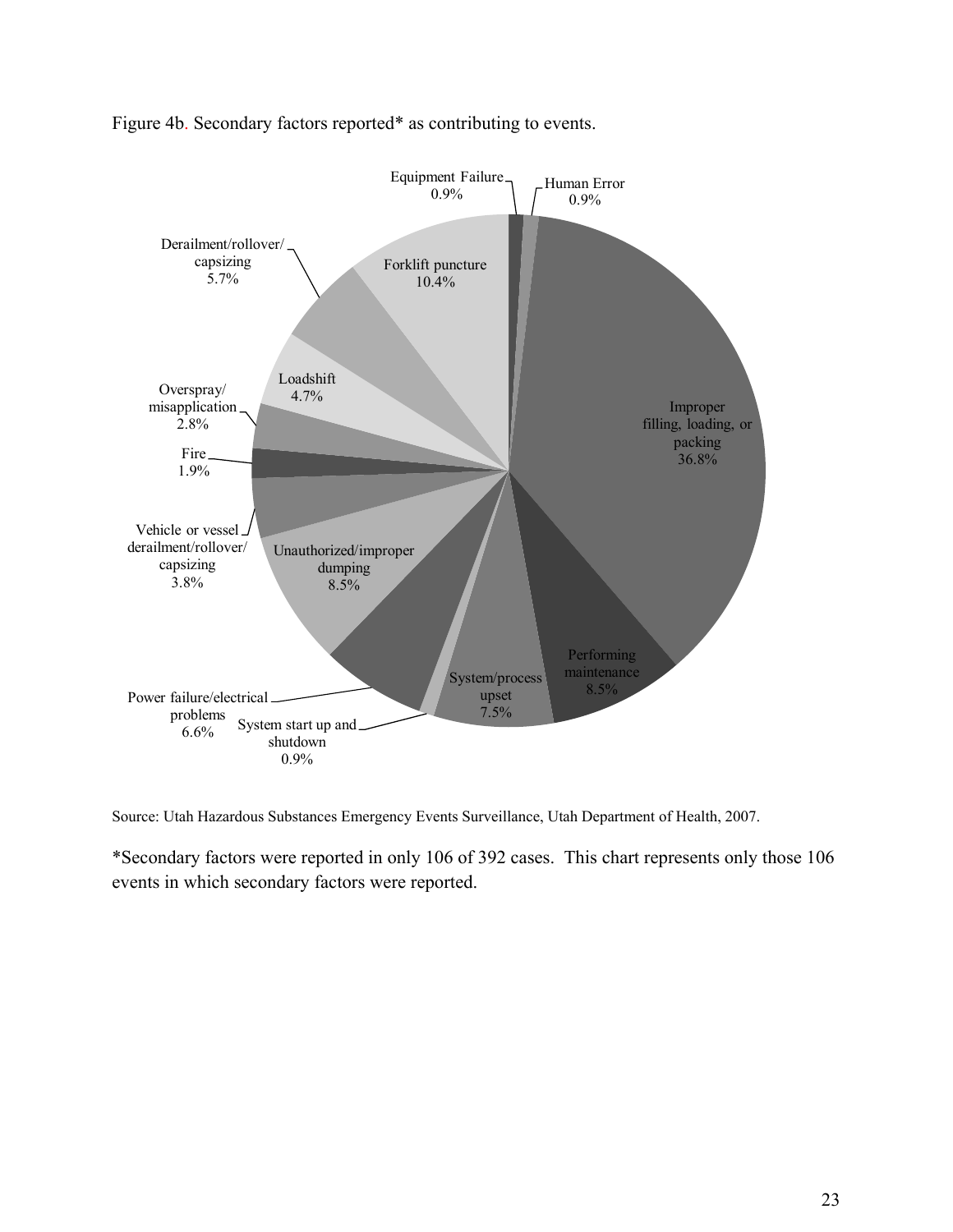

Figure 5. Distribution of victims by population group.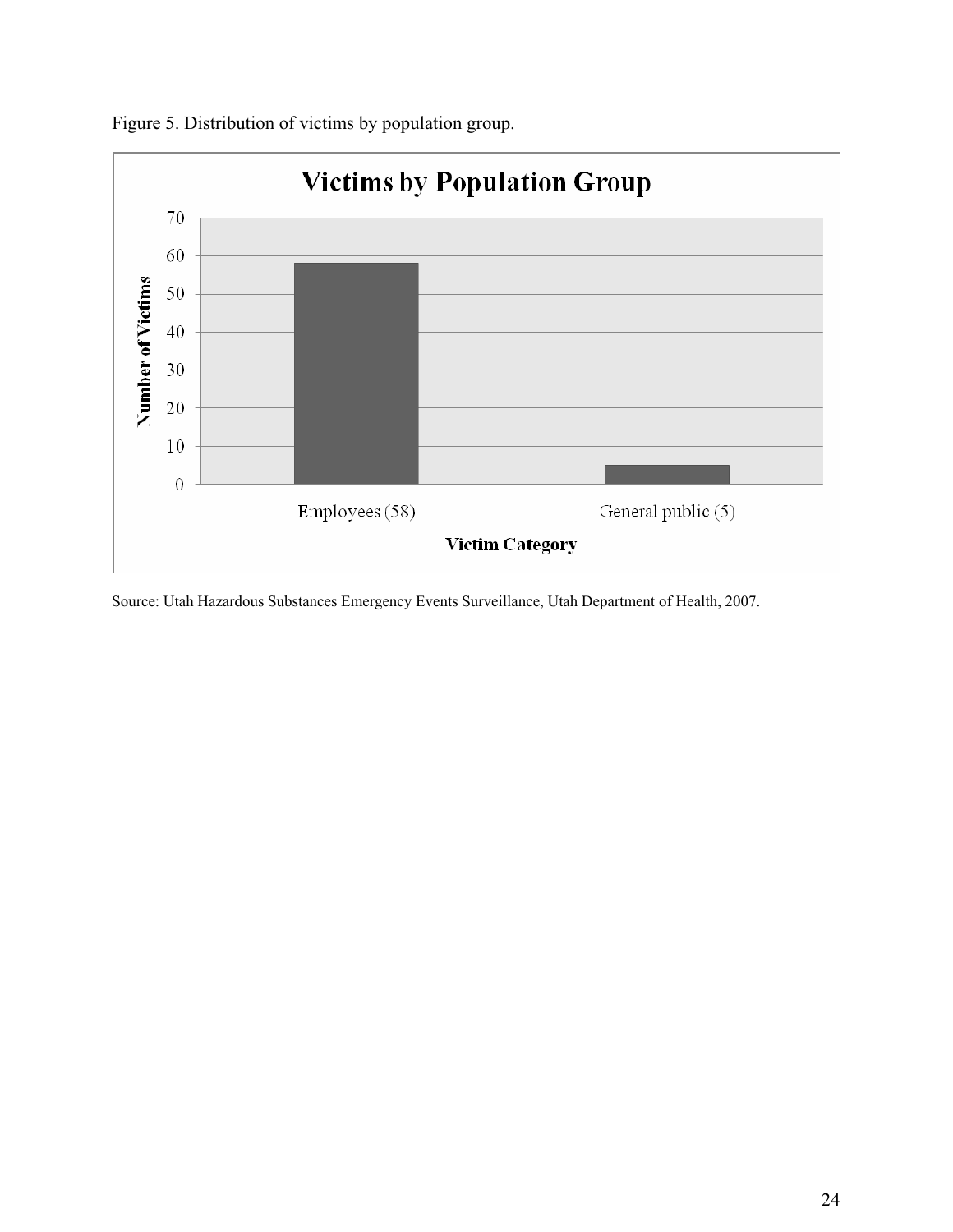

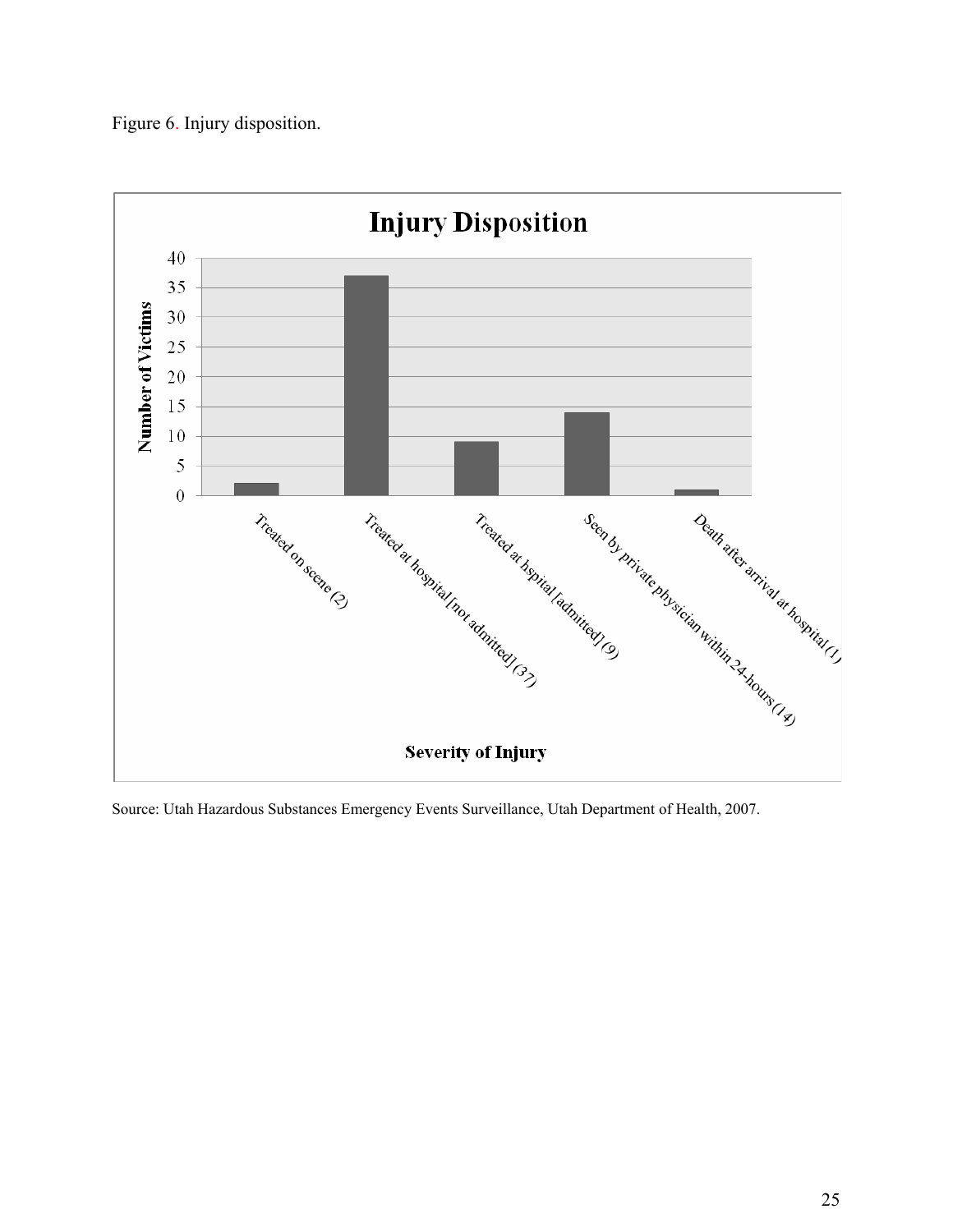### Appendix B Tables

Table 1. The 10 substances most frequently involved in events.

| <b>Number</b>  | <b>Standardized Substance Name</b> | <b>Frequency</b> |
|----------------|------------------------------------|------------------|
| $\mathbf{1}$   | Carbon Monoxide (CO)               | 193              |
| $\overline{2}$ | Sulfur Dioxide (SO2)               | 191              |
| 3              | Volatile Organic Compounds (VOCs)  | 184              |
| $\overline{4}$ | Nitrogen Oxide (NOX)               | 184              |
| 5              | Paint or Coating (NOS)             | 18               |
| 6              | Chlorine                           | 13               |
| 7              | Ammonia                            | 13               |
| 8              | Sulfuric Acid                      | 10               |
| 9              | Hydrochloric Acid                  | 9                |
| 10             | Mixture                            | 8                |
| Total          |                                    | 823              |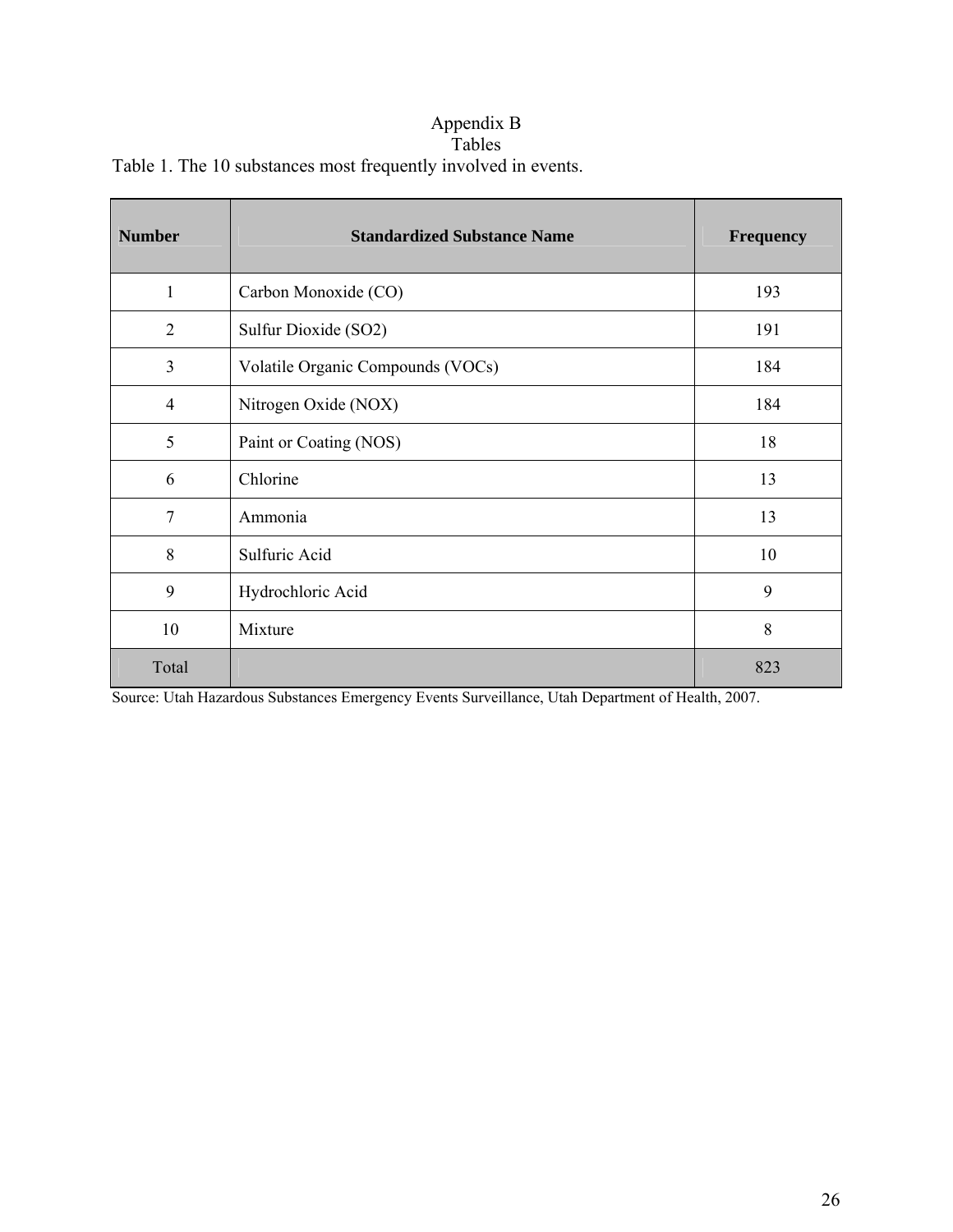|                  |                  | Type of event   |                |                 | <b>All events</b>        |                   |  |  |
|------------------|------------------|-----------------|----------------|-----------------|--------------------------|-------------------|--|--|
| <b>County</b>    | fixed facility   |                 | transportation |                 |                          |                   |  |  |
|                  | No. events       | $\frac{0}{6}$ * | No. events     | $\frac{0}{6}$ * | Total no. events $(\% )$ | % of total events |  |  |
| Beaver           | 1                | 100.0           | 0.0            | 0.0             | 1.0                      | 0.3               |  |  |
| <b>Box Elder</b> | 5                | 100.0           | 0.0            | 0.0             | 5.0                      | 1.3               |  |  |
| Cache            | $\overline{2}$   | 66.7            | 1.0            | 33.3            | 3.0                      | 0.8               |  |  |
| Carbon           | $\mathbf{1}$     | 33.3            | 2.0            | 66.7            | 3.0                      | 0.8               |  |  |
| Daggett          | $\mathbf{0}$     | 0.0             | 1.0            | 0.0             | 1.0                      | 0.3               |  |  |
| Davis            | 25               | 86.2            | 4.0            | 13.8            | 29.0                     | 7.4               |  |  |
| Duchesne         | $\mathbf{1}$     | 100.0           | 0.0            | 0.0             | 1.0                      | 0.3               |  |  |
| Emery            | $\mathbf{1}$     | 100.0           | 0.0            | 0.0             | 1.0                      | 0.3               |  |  |
| Garfield         | $\boldsymbol{0}$ | 0.0             | 0.0            | 0.0             | 0.0                      | 0.0               |  |  |
| Grand            | $\boldsymbol{0}$ | 0.0             | 0.0            | 0.0             | 0.0                      | 0.0               |  |  |
| Iron             | $\boldsymbol{0}$ | 0.0             | 0.0            | 0.0             | 0.0                      | 0.0               |  |  |
| Juab             | $\mathbf{1}$     | 100.0           | 0.0            | 0.0             | 1.0                      | 0.3               |  |  |
| Kane             | $\boldsymbol{0}$ | 0.0             | 0.0            | 0.0             | 0.0                      | 0.0               |  |  |
| Millard          | $\overline{3}$   | 100.0           | 0.0            | 0.0             | 3.0                      | 0.8               |  |  |
| Morgan           | $\mathbf{1}$     | 50.0            | 1.0            | 50.0            | 2.0                      | 0.5               |  |  |
| Piute            | $\mathbf{0}$     | 0.0             | 0.0            | 0.0             | 0.0                      | 0.0               |  |  |
| Rich             | $\boldsymbol{0}$ | 0.0             | 0.0            | 0.0             | 0.0                      | 0.0               |  |  |
| Salt Lake        | 41               | 38.0            | 67.0           | 62.0            | 108.0                    | 27.6              |  |  |
| San Juan         | 186              | 100.0           | 0.0            | 0.0             | 186.0                    | 47.4              |  |  |
| Sanpete          | $\overline{4}$   | 100.0           | 0.0            | 0.0             | 4.0                      | 1.0               |  |  |
| Sevier           | $\boldsymbol{0}$ | 0.0             | 0.0            | 0.0             | 0.0                      | 0.0               |  |  |
| Summit           | $\sqrt{2}$       | 66.7            | 1.0            | 33.3            | 3.0                      | 0.8               |  |  |
| Tooele           | 13               | 100.0           | 0.0            | 0.0             | 13.0                     | 3.3               |  |  |
| Uintah           | $\overline{3}$   | 60.0            | 2.0            | 40.0            | 5.0                      | 1.3               |  |  |
| Utah             | 9                | 75.0            | 3.0            | 25.0            | 12.0                     | 3.1               |  |  |
| Wasatch          | $\boldsymbol{0}$ | 0.0             | 0.0            | 0.0             | 0.0                      | 0.0               |  |  |
| Washington       | $\mathbf{1}$     | 100.0           | 0.0            | 0.0             | 1.0                      | 0.3               |  |  |
| Wayne            | $\boldsymbol{0}$ | 0.0             | 0.0            | 0.0             | 0.0                      | 0.0               |  |  |
| Weber            | 8                | 80.0            | 2.0            | 20.0            | 10.0                     | 2.6               |  |  |
|                  | 308              | 78.6            | 84.0           | 21.4            | 392.0                    | 100.0             |  |  |

Table 2. Number of events meeting the surveillance definition, by county and type of event.

Source: Utah Hazardous Substances Emergency Events Surveillance, Utah Department of Health, 2007.

\* Percentage = (number of events by type of event per county  $\div$  total number of events in that county) x100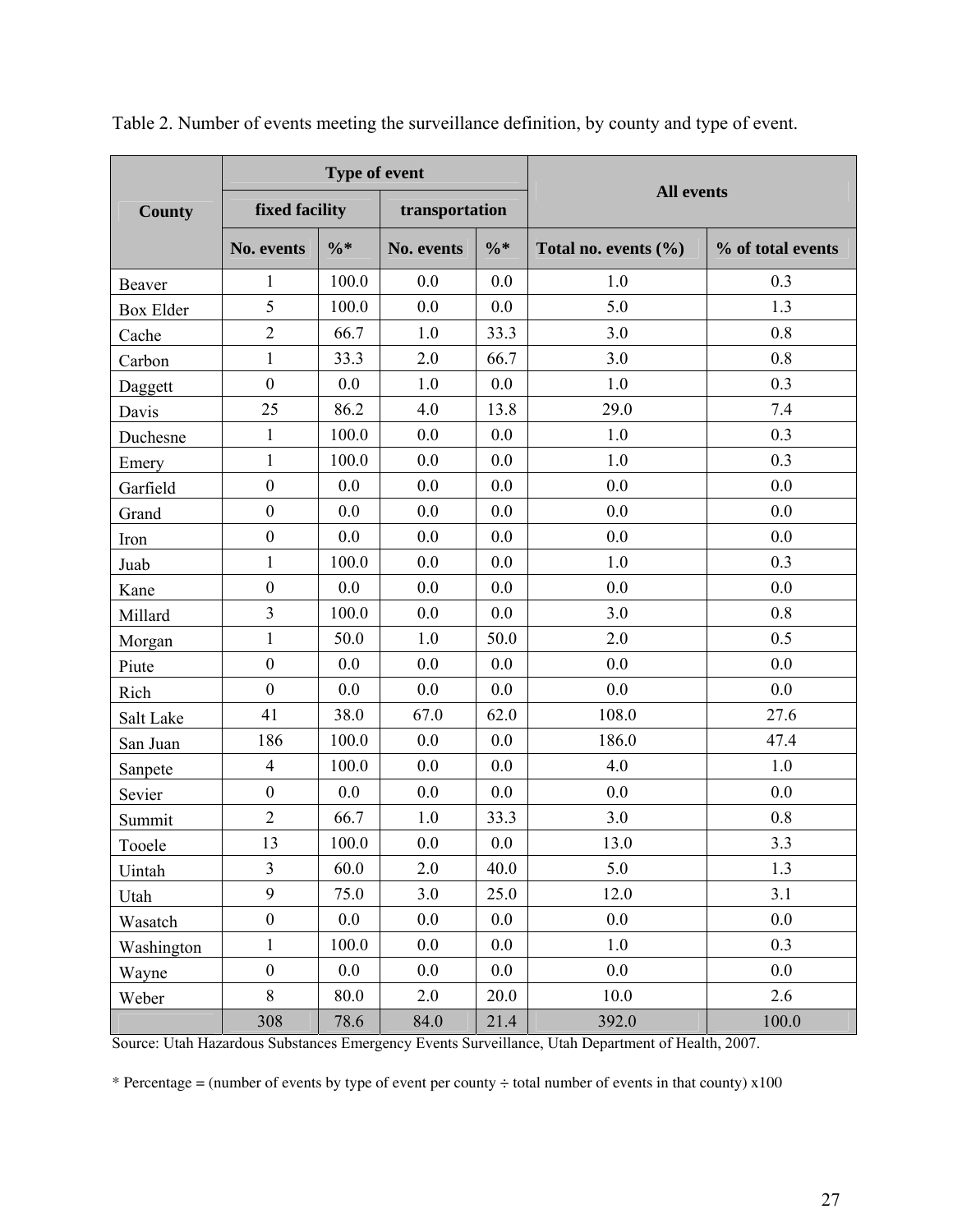|                   |               |                       | <b>Type of event</b>       |               |               |                            |                   |               |                            |  |
|-------------------|---------------|-----------------------|----------------------------|---------------|---------------|----------------------------|-------------------|---------------|----------------------------|--|
|                   |               | <b>Fixed facility</b> |                            |               |               | <b>Transportation</b>      | <b>All events</b> |               |                            |  |
| No.<br>substances | No.<br>events | $\frac{1}{2}$         | <b>Total</b><br>substances | No.<br>events | $\frac{0}{0}$ | <b>Total</b><br>substances | No.<br>events     | $\frac{0}{0}$ | <b>Total</b><br>substances |  |
|                   | 112           | 36.4                  | 112                        | 82            | 97.6          | 82                         | 194               | 49.5          | 194                        |  |
| 2                 | 6             | 1.9                   | 12                         | 2             | 2.4           | $\overline{4}$             | 8                 | 2.0           | 16                         |  |
| 3                 |               | 0.3                   | 3                          | $\theta$      | 0.0           | $\theta$                   |                   | 0.3           | 3                          |  |
| 4                 | 189           | 61.4                  | 756                        | $\Omega$      | 0.0           | $\theta$                   | 189               | 48.2          | 756                        |  |
| $\geq$ 5          | $\theta$      | 0.0                   | $\Omega$                   | $\theta$      | 0.0           | $\theta$                   | $\theta$          | 0.0           | $\theta$                   |  |
| <b>Total</b>      | 308           | 100                   | 883                        | 84            | 100           | 86                         | 392               | <b>100</b>    | 969                        |  |

Table 3. Number of substances involved per event, by type of event.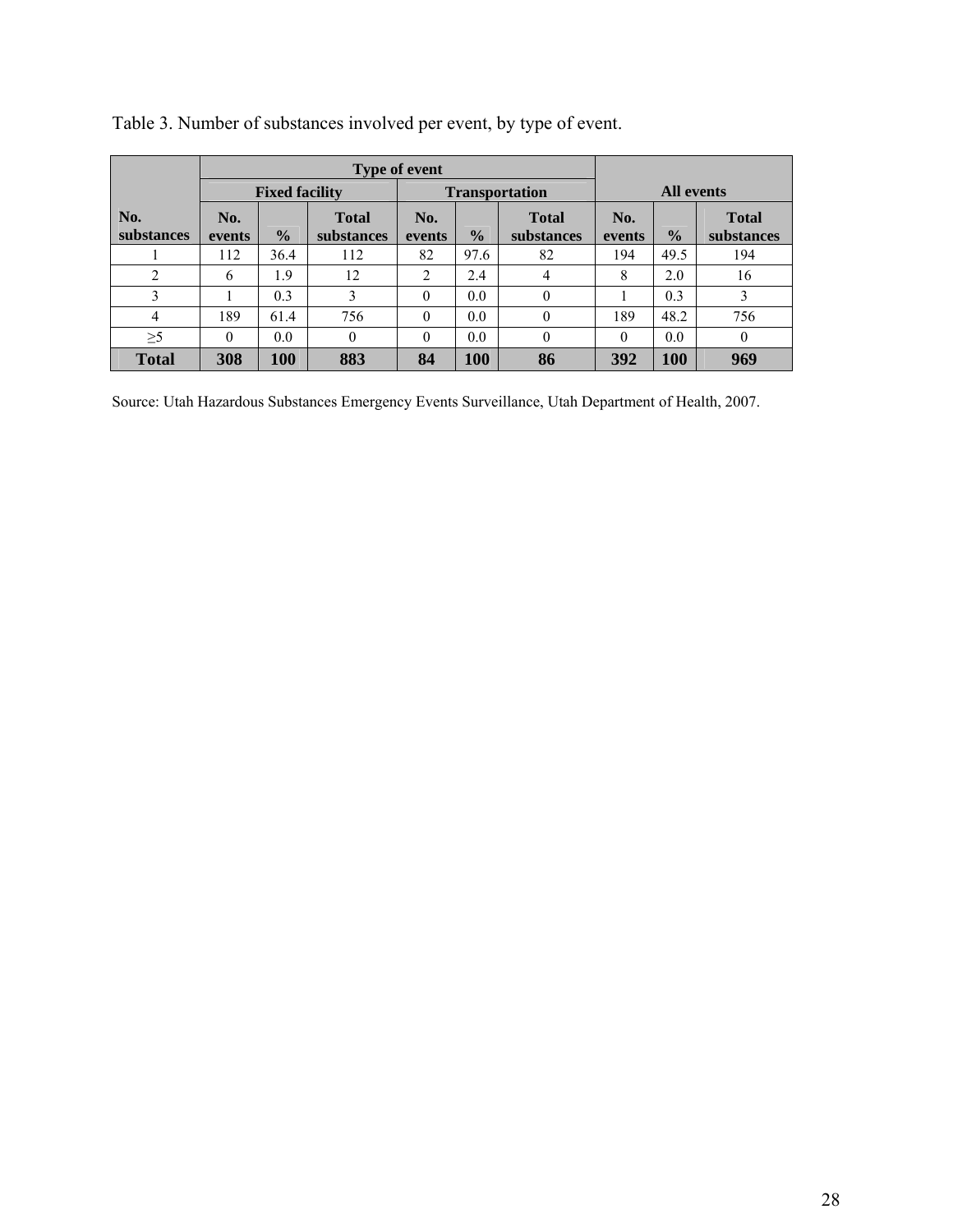|                                                                                       | <b>Total events</b> |               | <b>Events with</b><br>victims |               | <b>Percentage of</b><br>events with | Total no.<br>victims (min |  |
|---------------------------------------------------------------------------------------|---------------------|---------------|-------------------------------|---------------|-------------------------------------|---------------------------|--|
| <b>Industry category</b>                                                              | No.                 | $\frac{0}{0}$ | No.                           | $\frac{0}{0}$ | victims                             | no. - max no.)*           |  |
| <b>Wholesale Trade</b>                                                                | 190                 | 48.5          | $\overline{2}$                | 10.0          | 0.0                                 | $3(2-1)$                  |  |
| Manufacturing                                                                         | $\mathbf{1}$        | 0.3           | $\overline{2}$                | 10.0          | 2.0                                 | $4(2-2)$                  |  |
| Warehousing                                                                           | 3                   | 0.8           | $\overline{0}$                | 0.0           | 0.0                                 | $\Omega$                  |  |
| Transportation                                                                        | 76                  | 19.4          | $\mathbf{1}$                  | 5.0           | 0.0                                 | $2(2-0)$                  |  |
| Unknown or not an Industry                                                            | 16                  | 4.1           | $\overline{7}$                | 35.0          | 0.4                                 | $12(3-1)$                 |  |
| Other Services                                                                        | 5                   | 1.3           | $\mathbf{1}$                  | 5.0           | 0.2                                 | $3(3-0)$                  |  |
| Utilities                                                                             | 13                  | 3.3           | $\boldsymbol{0}$              | 0.0           | 0.0                                 | $\overline{0}$            |  |
| Health Care and Social<br>Assistance                                                  | 3                   | 0.8           | $\overline{2}$                | 10.0          | 0.7                                 | $15(13-2)$                |  |
| <b>Public Administration</b>                                                          | $\overline{4}$      | 1.0           | $\mathbf{1}$                  | 5.0           | 0.3                                 | $3(3-0)$                  |  |
| <b>Educational Services</b>                                                           | $\overline{2}$      | 0.5           | $\overline{0}$                | 0.0           | 0.0                                 | $\theta$                  |  |
| Retail Trade                                                                          | $\mathbf{1}$        | 0.3           | $\overline{0}$                | 0.0           | 0.0                                 | $\Omega$                  |  |
| Accommodation and Food<br>Services                                                    | $\mathbf{1}$        | 0.3           | $\overline{0}$                | 0.0           | 0.0                                 | $\overline{0}$            |  |
| Administrative and Support and<br>Waste Management and<br><b>Remediation Services</b> | 5                   | 1.3           | 1                             | 5.0           | 0.2                                 | $\mathbf{1}$              |  |
| Agriculture, Forestry, Fishing<br>and Hunting                                         | $\mathbf{1}$        | 0.3           | $\mathbf{1}$                  | 5.0           | 1.0                                 | $1(1-0)$                  |  |
| Arts, Entertainment, and<br>Recreation                                                | $\mathbf{1}$        | 0.3           | $\theta$                      | 0.0           | 0.0                                 | $\overline{0}$            |  |
| Finance and Insurance                                                                 | $\mathbf{1}$        | 0.3           | 1                             | 5.0           | 1.0                                 | $15(15-0)$                |  |
| Mining                                                                                | 8                   | 2.0           |                               | 0.0           | 0.0                                 | $\boldsymbol{0}$          |  |
| Construction                                                                          | 58                  | 14.8          |                               | 0.0           | 0.0                                 | $\theta$                  |  |
| Professional, Scientific, and<br><b>Technical Services</b>                            | $\theta$            | 0.0           | $\theta$                      | 0.0           | 0.0                                 | $\theta$                  |  |
| Information                                                                           | $\mathbf{1}$        | 0.3           | $\mathbf{1}$                  | 5.0           | 1.0                                 | $4(4-0)$                  |  |
| Real Estate and Rental and<br>Leasing                                                 | 2                   | 0.5           | $\theta$                      | 0.0           | 0.0                                 | $\Omega$                  |  |
| Total <sup>:</sup>                                                                    | 392                 | 100.0         | 20                            | 100.0         | 6.8                                 | 63                        |  |

Table 4. Industries involved in hazardous substance events, by category.

Source: Utah Hazardous Substances Emergency Events Surveillance, Utah Department of Health, 2007.

\*Note: Percentages do not total 100% due to rounding.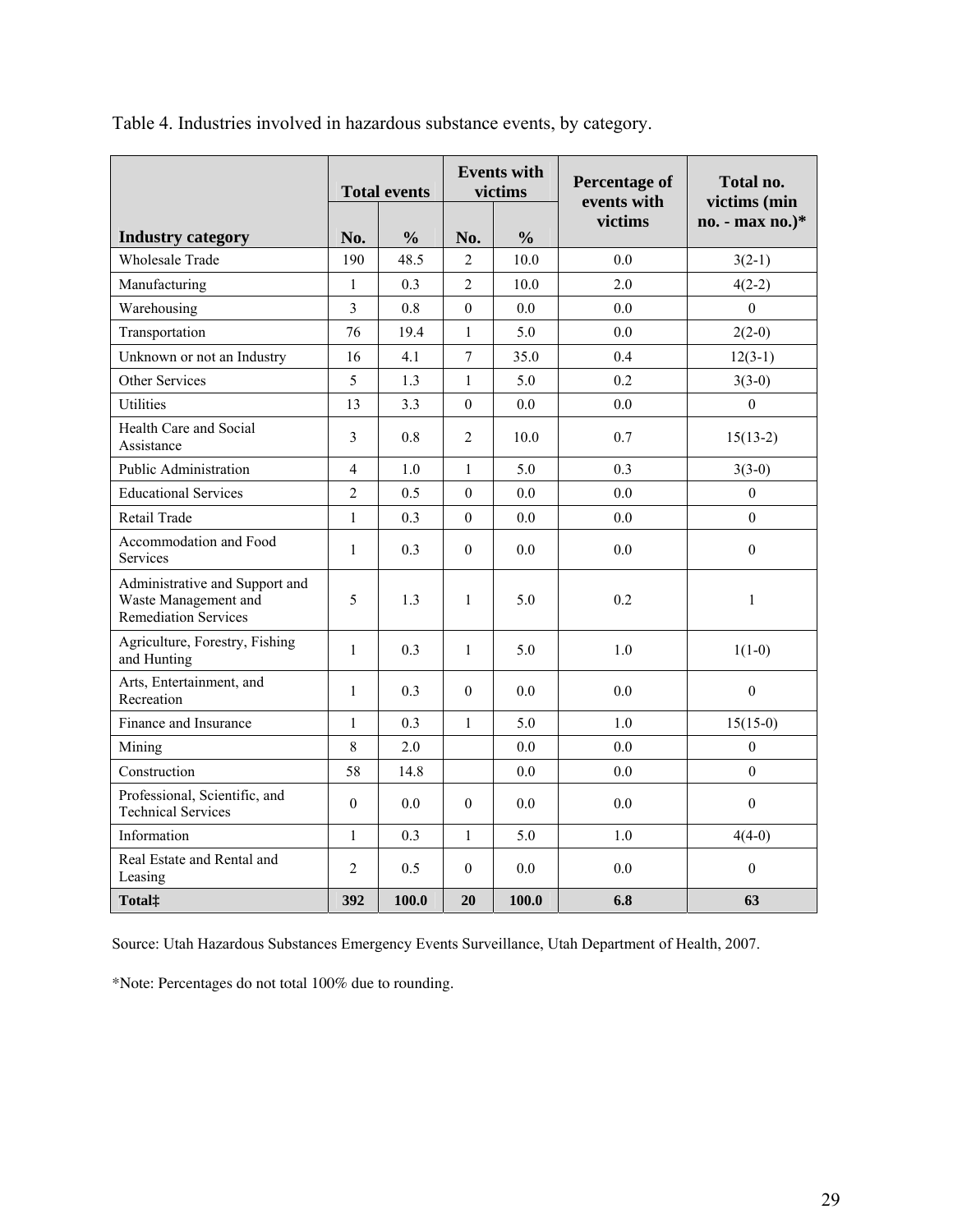|                                       | <b>Type of Event</b>     |               |                          |               |                          |               |  |
|---------------------------------------|--------------------------|---------------|--------------------------|---------------|--------------------------|---------------|--|
|                                       | <b>Fixed facility</b>    |               | <b>Transportation</b>    |               | <b>All Events</b>        |               |  |
| <b>Substance Category</b>             | No.<br><b>Substances</b> | $\frac{0}{0}$ | No.<br><b>Substances</b> | $\frac{0}{0}$ | No.<br><b>Substances</b> | $\frac{0}{0}$ |  |
| Acids                                 | 12                       | 1.4           | 18                       | 20.9          | 30                       | 3.1           |  |
| Ammonia                               | 12                       | 1.4           | $\boldsymbol{0}$         | 0.0           | 12                       | 1.2           |  |
| <b>Bases</b>                          | $\overline{2}$           | 0.2           | 8                        | 9.3           | 10                       | 1.0           |  |
| Chlorine                              | 15                       | 1.7           | $\boldsymbol{0}$         | 0.0           | 15                       | 1.5           |  |
| Formulations                          | $\mathbf{0}$             | 0.0           | $\boldsymbol{0}$         | 0.0           | $\mathbf{0}$             | 0.0           |  |
| Hetero-organics                       | $\theta$                 | 0.0           | $\theta$                 | 0.0           | $\theta$                 | 0.0           |  |
| Hydrocarbons                          | $\overline{2}$           | 0.2           | $\overline{2}$           | 2.3           | $\overline{4}$           | 0.4           |  |
| Mixture*                              | 11                       | 1.2           | $\mathbf{1}$             | 1.2           | 12                       | 1.2           |  |
| Other <sup>†</sup>                    | 12                       | 1.4           | 6                        | 7.0           | 18                       | 1.9           |  |
| Other inorganic substances $\ddagger$ | 413                      | 46.7          | 6                        | 7.0           | 419                      | 43.2          |  |
| Oxy-organics                          | 199                      | 22.5          | $\overline{2}$           | 2.3           | 201                      | 20.7          |  |
| Paints and dyes                       | $\theta$                 | 0.0           | 18                       | 20.9          | 18                       | 1.9           |  |
| Pesticides                            | 5                        | 0.6           | $\overline{4}$           | 4.7           | 9                        | 0.9           |  |
| Polychlorinated biphenyls             | $\boldsymbol{0}$         | 0.0           | $\boldsymbol{0}$         | 0.0           | $\boldsymbol{0}$         | 0.0           |  |
| Polymers                              | 1                        | 0.1           | 7                        | 8.1           | 8                        | 0.8           |  |
| Volatile organic compounds            | 200                      | 22.6          | 14                       | 16.3          | 214                      | 22.1          |  |
| <b>Total</b> <sup>¶</sup>             | 884                      | 100           | 86                       | 100           | 970                      | 100           |  |

Table 5. Number of substances involved, by substance category and type of event.

Source: Utah Hazardous Substances Emergency Events Surveillance, Utah Department of Health, 2007.

\* Substances from different categories that were mixed or formed from a reaction before the event.

† Not belonging to one of the existing categories.

 ‡ All inorganic substances except for acids, bases, ammonia, and chlorine. **¶** Of a total of 970 substances, three were excluded because they were not assigned a substance category: 0 occurred in fixed facilities and 0 during transportation. Percentages do not total 100% due to rounding.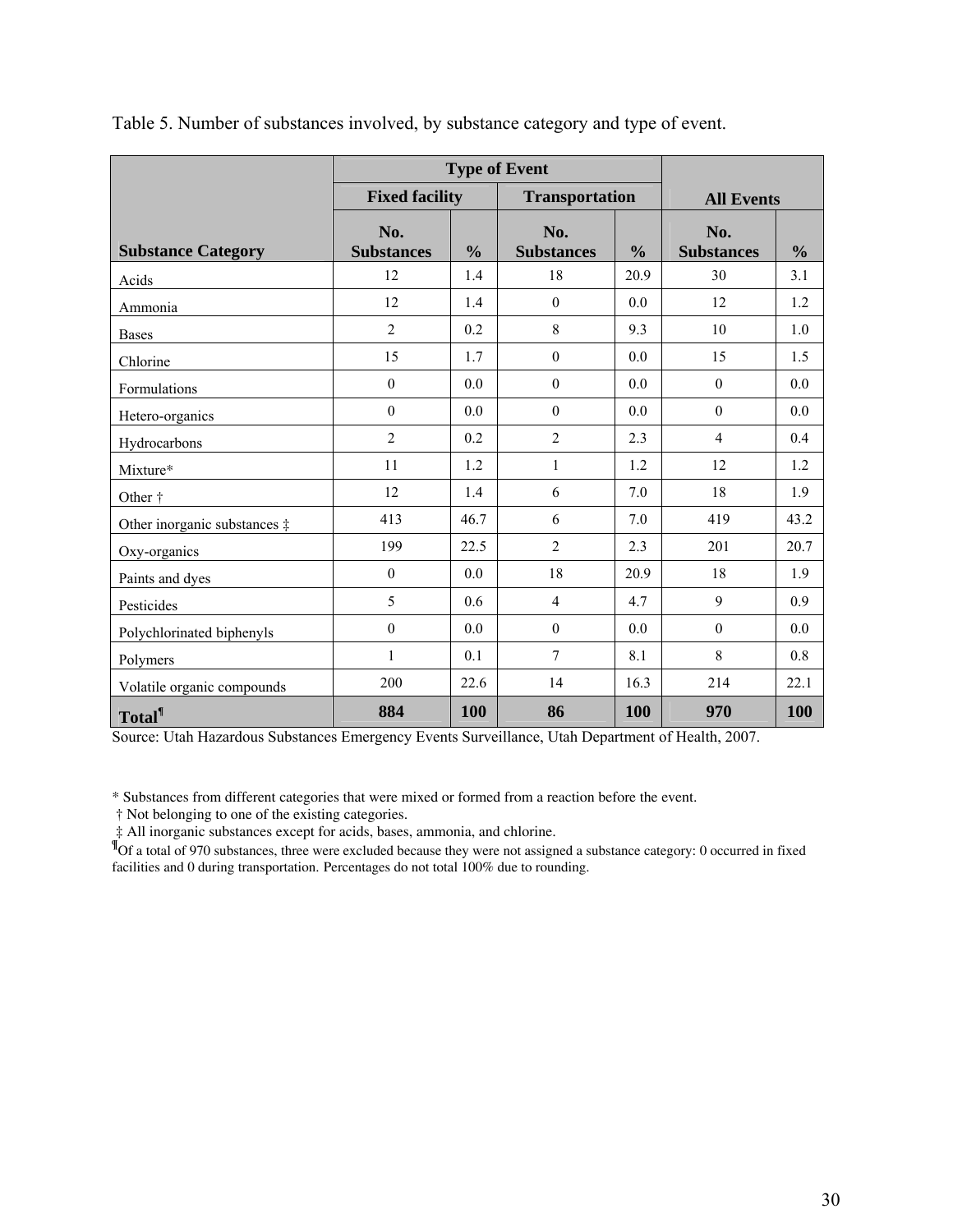| Table 6. Number of victims per event, by type of event. |  |
|---------------------------------------------------------|--|
|---------------------------------------------------------|--|

|                | <b>Fixed facility</b><br><b>Transportation</b> |               |                                |                |               |                         |                           | <b>All events</b> |                         |
|----------------|------------------------------------------------|---------------|--------------------------------|----------------|---------------|-------------------------|---------------------------|-------------------|-------------------------|
| No. victims    | No.<br>events                                  | $\frac{0}{0}$ | <b>Total</b><br><b>Victims</b> | No.<br>events  | $\frac{6}{9}$ | <b>Total</b><br>victims | N <sub>0</sub><br>events. | $\frac{0}{0}$     | <b>Total</b><br>victims |
|                | 6                                              | 33.3          | 6                              | $\theta$       | 0.0           | $\theta$                | 6                         | 30.0              | 6                       |
| $\overline{2}$ | 6                                              | 33.3          | 12                             | 2              | 100.0         | $\overline{4}$          | 8                         | 40.0              | 16                      |
| 3              | 3                                              | 16.7          | 9                              | $\mathbf{0}$   | 0.0           | $\mathbf{0}$            | 3                         | 15.0              | 9                       |
| 4              |                                                | 5.6           | $\overline{4}$                 | $\mathbf{0}$   | 0.0           | $\mathbf{0}$            |                           | 5.0               | 4                       |
| 5              | $\mathbf{0}$                                   | 0.0           | $\theta$                       | $\mathbf{0}$   | 0.0           | $\mathbf{0}$            | $\theta$                  | 0.0               | $\theta$                |
| $\geq 6$       | $\overline{2}$                                 | 11.1          | 28                             | $\theta$       | 0.0           | $\theta$                | 2                         | 10.0              | 28                      |
| <b>Total</b>   | 18                                             | 100           | 59                             | $\overline{2}$ | <b>100</b>    | $\overline{\mathbf{4}}$ | <b>20</b>                 | 100               | 63                      |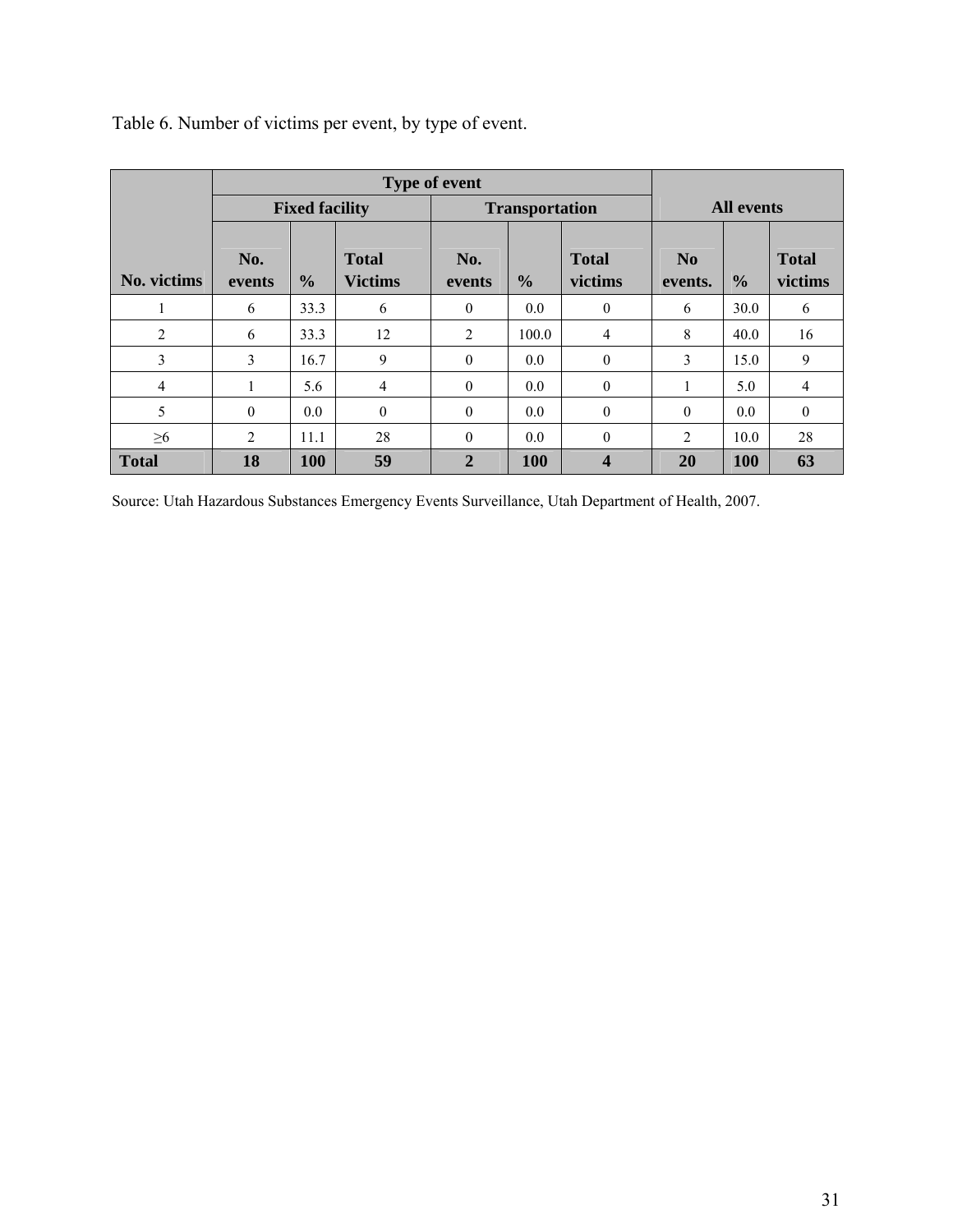|                                         |                | <b>All events</b> | <b>Events with victims</b> |                                                      |                                                                            |  |  |
|-----------------------------------------|----------------|-------------------|----------------------------|------------------------------------------------------|----------------------------------------------------------------------------|--|--|
| <b>Substance Category</b>               | No.            | $\frac{0}{0}$     | N <sub>0</sub>             | <b>Percentage of</b><br>all releases<br>with victims | <b>Percentage of</b><br>events with<br>victims in<br>substance<br>category |  |  |
| Acids                                   | 29             | 7.4               | 3                          | 15.0                                                 | 10.3                                                                       |  |  |
| Ammonia                                 | 12             | 3.1               | 3                          | 15.0                                                 | 25.0                                                                       |  |  |
| <b>Bases</b>                            | 9              | 2.3               | $\overline{2}$             | 10.0                                                 | 22.2                                                                       |  |  |
| Chlorine                                | 15             | 3.8               | $\mathbf{1}$               | 5.0                                                  | 6.7                                                                        |  |  |
| Formulations                            | $\mathbf{0}$   | 0.0               | $\mathbf{0}$               | $\mathbf{0}$                                         | 0.0                                                                        |  |  |
| Hetero-organics                         | $\mathbf{0}$   | 0.0               | $\mathbf{0}$               | $\overline{0}$                                       | 0.0                                                                        |  |  |
| Hydrocarbons                            | $\overline{2}$ | 0.5               | $\mathbf{0}$               | $\boldsymbol{0}$                                     | 0.0                                                                        |  |  |
| Mixture <sup>†</sup>                    | 9              | 2.3               | $\overline{0}$             | $\mathbf{0}$                                         | 0.0                                                                        |  |  |
| Multiple substances category            | 197            | 50.3              | 1                          | 5.0                                                  | 0.5                                                                        |  |  |
| Other <sup>‡</sup>                      | 15             | 3.8               | $\overline{3}$             | 15.0                                                 | 20.0                                                                       |  |  |
| Other inorganic substances <sup>§</sup> | 35             | 8.9               | $\overline{2}$             | 10.0                                                 | 5.7                                                                        |  |  |
| Oxy-organics                            | 14             | 3.6               | 1                          | 5.0                                                  | 7.1                                                                        |  |  |
| Paints and dyes                         | 18             | 4.6               | $\mathbf{0}$               | $\overline{0}$                                       | 0.0                                                                        |  |  |
| Pesticides                              | $\overline{7}$ | 1.8               | $\overline{3}$             | 15.0                                                 | 42.9                                                                       |  |  |
| Polychlorinated biphenyls               | $\mathbf{0}$   | 0.0               | $\mathbf{0}$               | $\mathbf{0}$                                         | 0.0                                                                        |  |  |
| Polymers                                | 8              | 2.0               | $\boldsymbol{0}$           | $\boldsymbol{0}$                                     | 0.0                                                                        |  |  |
| Volatile organic compounds              | 22             | 5.6               | 1                          | 5.0                                                  | 4.5                                                                        |  |  |
| <b>Total</b>                            | 392            | 100               | 20                         | 100                                                  | 5.1                                                                        |  |  |

Table 7. Frequency of substance categories in all events and events with victims. \*

Source: Utah Hazardous Substances Emergency Events Surveillance, Utah Department of Health, 2007.

\*Substances in events that involved multiple substances were counted only once in a substance category when all the substances were associated with the same category. If events involved multiple substances from different substance categories, they were counted only once in the multiple substance category.

† Substances from different categories that were mixed or formed from a reaction before the event.

‡ Not classified.

 $\delta$ All inorganic substances except for acids, bases, ammonia, and chlorine.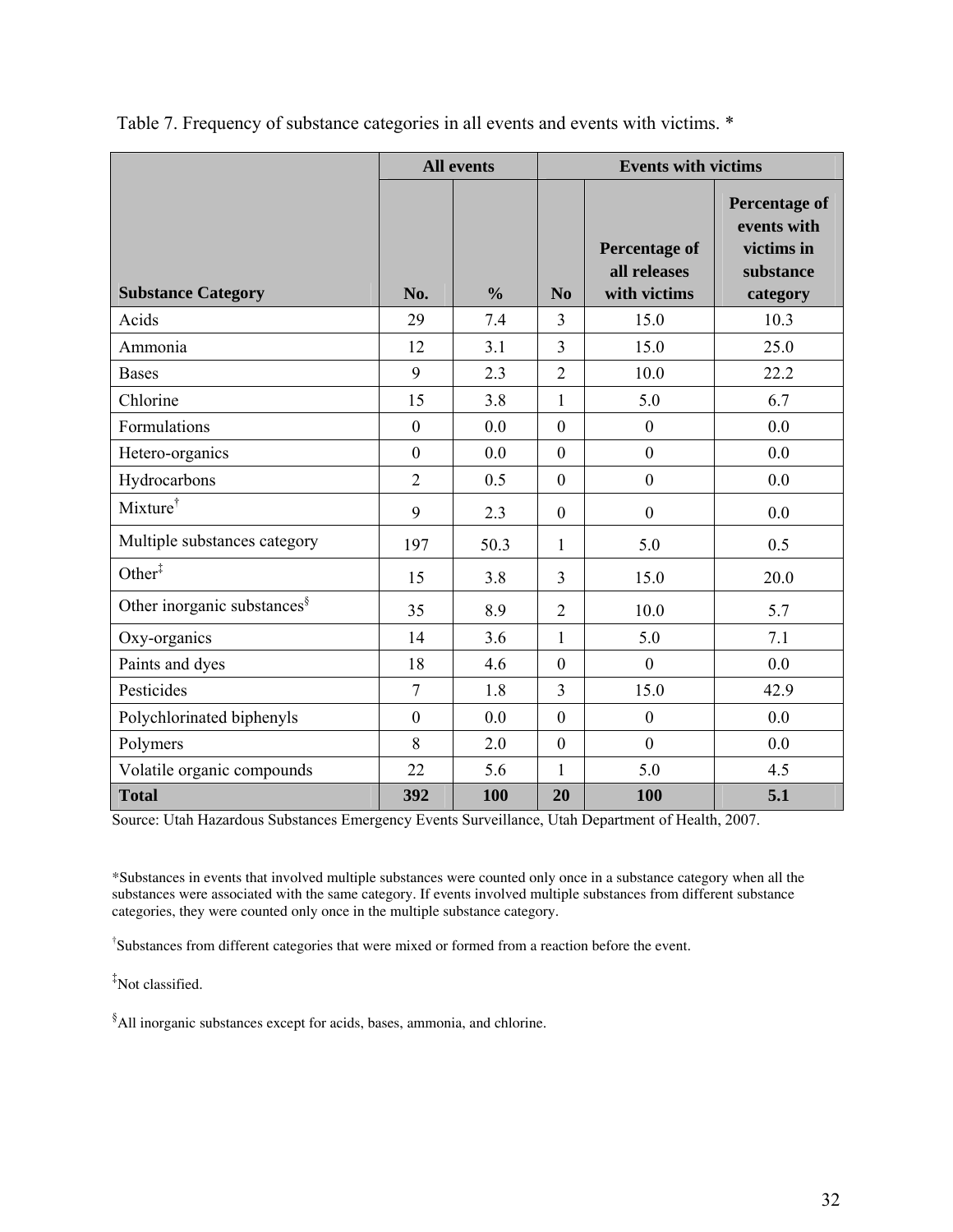|                                    | <b>Fixed facility</b> |               | <b>Transportation</b> |                     | <b>All events</b>     |               |  |
|------------------------------------|-----------------------|---------------|-----------------------|---------------------|-----------------------|---------------|--|
| Injury/symptom                     | No.<br>injuries       | $\frac{6}{9}$ | No.<br>injuries       | $\frac{0}{0}$       | Total no.<br>injuries | $\frac{6}{9}$ |  |
| Chemical burns                     | 2                     | 2.0           | $\theta$              | 0.0                 | 2                     | 1.9           |  |
| Dizziness/central nervous symptoms | 6                     | 5.9           | $\Omega$              | 0.0                 | 6                     | 5.6           |  |
| Eye irritation                     | 21                    | 20.6          | $\Omega$              | 0.0                 | 21                    | 19.4          |  |
| Gastrointestinal system problems   | 7                     | 6.9           | 1                     | 16.7                | 8                     | 7.4           |  |
| Headache                           | 5                     | 4.9           | $\theta$              | 0.0                 | 5                     | 4.6           |  |
| Heart problems                     | $\theta$              | 0.0           | 1                     | 16.7                |                       | 0.9           |  |
| Heat stress                        | $\Omega$              | 0.0           | $\Omega$              | 0.0                 | $\Omega$              | 0.0           |  |
| Other                              | $\overline{4}$        | 2.9           | 1                     | 16.7                | $\overline{4}$        | 3.7           |  |
| Respiratory irritation             | 47                    | 46.1          | 3                     | 50.0                | 50                    | 46.3          |  |
| Shortness of breath                | $\overline{3}$        | 2.9           | $\Omega$              | 0.0                 | $\overline{3}$        | 2.8           |  |
| Skin irritation                    | $\overline{4}$        | 3.9           | $\theta$              | 0.0                 | $\overline{4}$        | 3.7           |  |
| Thermal burns                      | $\Omega$              | 0.0           | $\Omega$              | 0.0                 | $\Omega$              | 0.0           |  |
| Trauma                             | $\overline{4}$        | 3.9           | $\Omega$              | 0.0                 | $\overline{4}$        | 3.7           |  |
| <b>Total</b>                       | 102                   | 100           | 6                     | $100.$ <sup>†</sup> | 108                   | 100           |  |

Table 8. Frequency of injuries/symptoms, by type of event\*.

Source: Utah Hazardous Substances Emergency Events Surveillance, Utah Department of Health, 2007.

\*The number of injuries is greater than the number of victims (63) because a victim could have had more than one injury.

† Percentages do not total 100% due to rounding.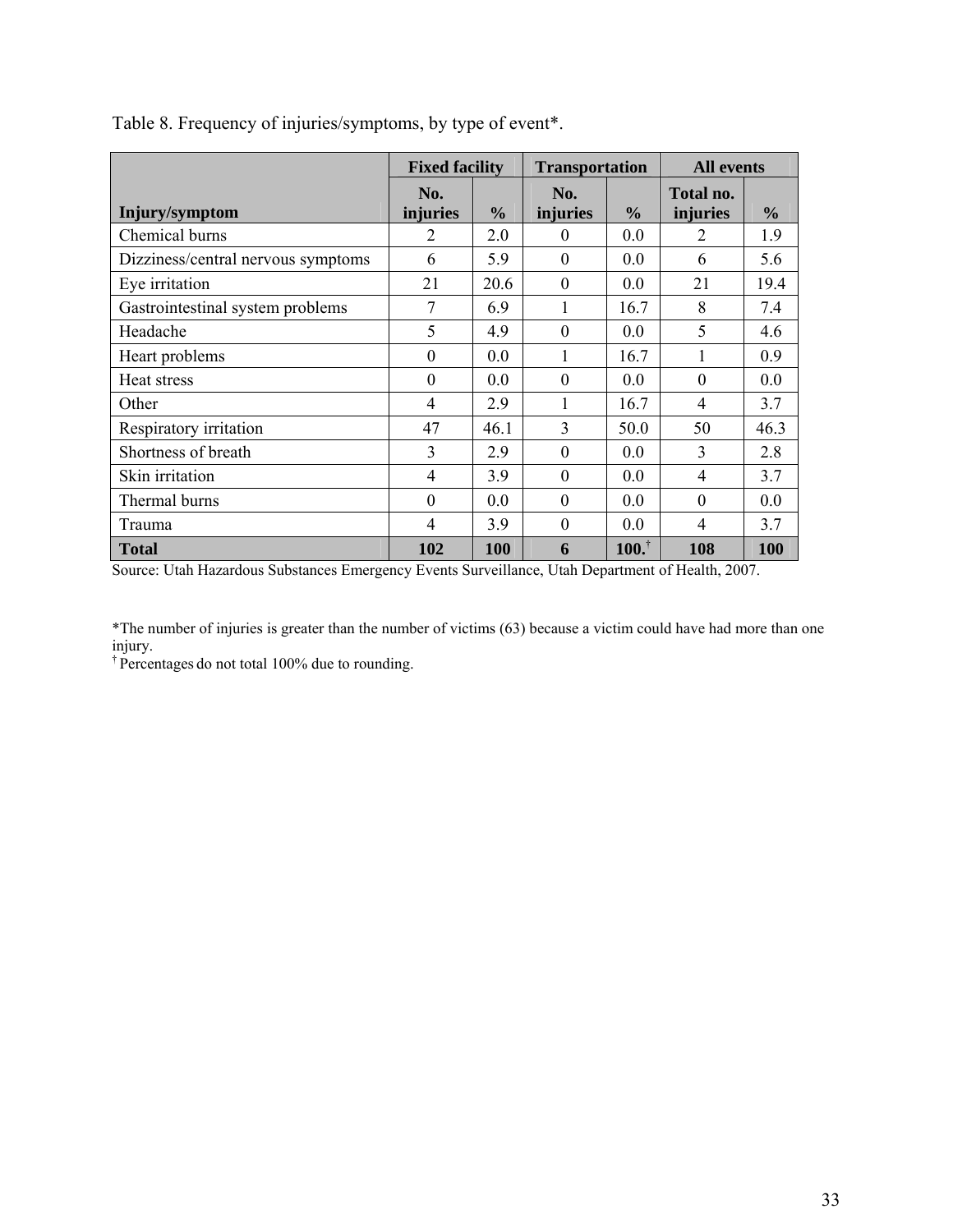Table 9. Distribution of personnel who responded to the event.

| <b>Responder category</b>                                                      | No.      | $\frac{0}{6}$ * |
|--------------------------------------------------------------------------------|----------|-----------------|
| 3rd party clean-up contractor                                                  | 16       | 4.1             |
| Certified Hazmat team                                                          | 16       | 4.1             |
| Department of works/utilities/transportation                                   | $\Omega$ | 0.0             |
| Emergency medical technicians                                                  | 12       | 3.1             |
| Environmental agency/EPA <sup>†</sup> response team                            | 5        | 1.3             |
| Fire department                                                                | 17       | 4.3             |
| Health department/health agency                                                | 16       | 4.1             |
| Hospital personnel                                                             | 14       | 3.6             |
| Law enforcement agency                                                         | 11       | 2.8             |
| No response                                                                    | 112      | 28.6            |
| Other                                                                          | $\Omega$ | 0.0             |
| Response team of company where release occurred                                | 226      | 57.7            |
| Specialized multi-agency team                                                  |          | 0.3             |
| State, county, or local emergency managers/coordinators/planning<br>committees | $\theta$ | 0.0             |

Source: Utah Hazardous Substances Emergency Events Surveillance, Utah Department of Health, 2007.

\*Percentages total greater than 100% because multiple responder categories could be reported per event. † Environmental Protection Agency.